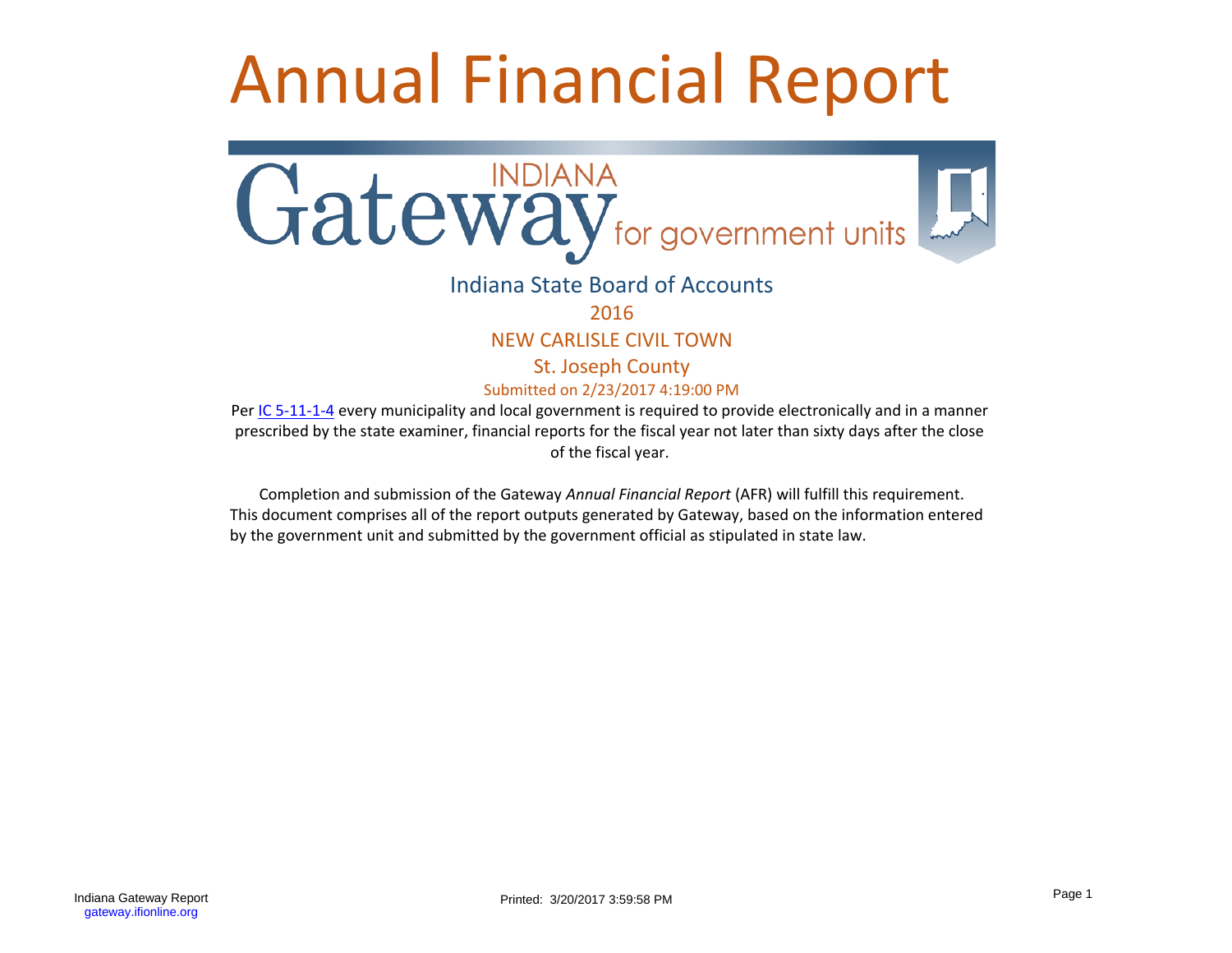#### **New Carlisle Civil Town, St. Joseph County, Indiana Annual Financial Report - 2016 Cash & Investments Combined Statement**

|                                | Local Fund<br>Number | Local Fund Name                                   | <b>Beg Cash</b><br>& Inv Bal<br>Jan 1, 2016 | <b>Receipts</b> | <b>Disbursement</b> | <b>End Cash</b><br>& Inv Bal<br>Dec 31, 2016 |
|--------------------------------|----------------------|---------------------------------------------------|---------------------------------------------|-----------------|---------------------|----------------------------------------------|
| <b>Governmental Activities</b> | 101                  | General Fund                                      | \$2,150,885.85                              | \$2,045,780.82  | \$1,857,851.35      | \$2,338,815.32                               |
|                                | 201                  | Motor Vehicle Highway                             | \$573,979.83                                | \$274,524.06    | \$239,337.68        | \$609,166.21                                 |
|                                | 202                  | Local Road & Streets                              | \$67,278.71                                 | \$18,755.85     | \$16,300.00         | \$69,734.56                                  |
|                                | 205                  | Cemetery Fund                                     | \$198,751.99                                | \$52,683.93     | \$44,630.36         | \$206,805.56                                 |
|                                | 206                  | Non-Reverting Cemetery                            | \$10,000.00                                 | \$0.00          | \$0.00              | \$10,000.00                                  |
|                                | 210                  | Continuing Education Fund                         | \$1,967.53                                  | \$3,434.58      | \$1,239.00          | \$4,163.11                                   |
|                                | 214                  | <b>Excavating Permit</b>                          | \$6,483.14                                  | \$0.00          | \$0.00              | \$6,483.14                                   |
|                                | 215                  | Nonreverting Park Fund                            | \$38,199.72                                 | \$2,589.76      | \$225.00            | \$40,564.48                                  |
|                                | 216                  | Park Gift Fund                                    | \$6,660.52                                  | \$550.00        | \$180.00            | \$7,030.52                                   |
|                                | 231                  | Main Street Deg Revenue                           | \$0.00                                      | \$4,826.50      | \$4,826.50          | \$0.00                                       |
|                                | 236                  | Perpetual Care                                    | \$178,890.98                                | \$1,900.00      | \$0.00              | \$180,790.98                                 |
|                                | 239                  | Law Enforcement Gift Fund                         | \$5,587.50                                  | \$100.00        | \$3,476.57          | \$2,210.93                                   |
|                                | 241                  | O.P.O. Grant/Police Dept                          | \$1,968.96                                  | \$11,797.50     | \$12,173.99         | \$1,592.47                                   |
|                                | 242                  | River Boat Fund                                   | \$82,981.65                                 | \$11,024.02     | \$0.00              | \$94,005.67                                  |
|                                | 245                  | Rainy Day Fund                                    | \$80,341.51                                 | \$0.00          | \$0.00              | \$80,341.51                                  |
|                                | 249                  | Loit-Public Safety                                | \$261,361.25                                | \$134,564.04    | \$124,205.38        | \$271,719.91                                 |
|                                | 257                  | <b>LOIT Special Distribution Revenue</b>          | \$0.00                                      | \$104,782.07    | \$0.00              | \$104,782.07                                 |
|                                | 263                  | <b>Community Services Fund</b>                    | \$254.55                                    | \$0.00          | \$0.00              | \$254.55                                     |
|                                | 271                  | <b>Wal-Mart Foundation Grant</b>                  | \$8.52                                      | \$0.00          | \$0.00              | \$8.52                                       |
|                                | 272                  | <b>Local Major Moves</b>                          | \$79,042.76                                 | \$0.00          | \$0.00              | \$79,042.76                                  |
|                                | 301                  | General Ob Bond Construct                         | \$1,361.07                                  | \$0.00          | \$1,361.07          | \$0.00                                       |
|                                | 302                  | 2013 GO Bond                                      | \$338,786.30                                | \$0.00          | \$338,786.00        | \$0.30                                       |
|                                | 305                  | 2013 Debt Service                                 | \$8,601.30                                  | \$127,593.31    | \$109,862.50        | \$26,332.11                                  |
|                                | 306                  | Debt Service Fund                                 | \$32,667.49                                 | \$0.00          | \$0.00              | \$32,667.49                                  |
|                                | 426                  | <b>Cumulative Reimbursement Ambulance</b><br>Fund | \$21,472.33                                 | \$0.00          | \$0.00              | \$21,472.33                                  |
|                                | 427                  | Cum Cap Improvement Fund                          | \$35,732.44                                 | \$4,743.19      | \$0.00              | \$40,475.63                                  |
|                                | 428                  | Cum Cap Development Fund                          | \$270,753.86                                | \$69,325.42     | \$45,129.50         | \$294,949.78                                 |
|                                | 429                  | <b>Cumulative Fire Fund</b>                       | \$122,712.34                                | \$16,545.82     | \$105,000.00        | \$34,258.16                                  |
|                                | 438                  | Sidewalk Escrow                                   | \$28,369.80                                 | \$2,400.80      | \$4,449.40          | \$26,321.20                                  |
|                                | 444                  | C.E.D.I.T.                                        | \$467,010.19                                | \$190,113.00    | \$170,092.22        | \$487,030.97                                 |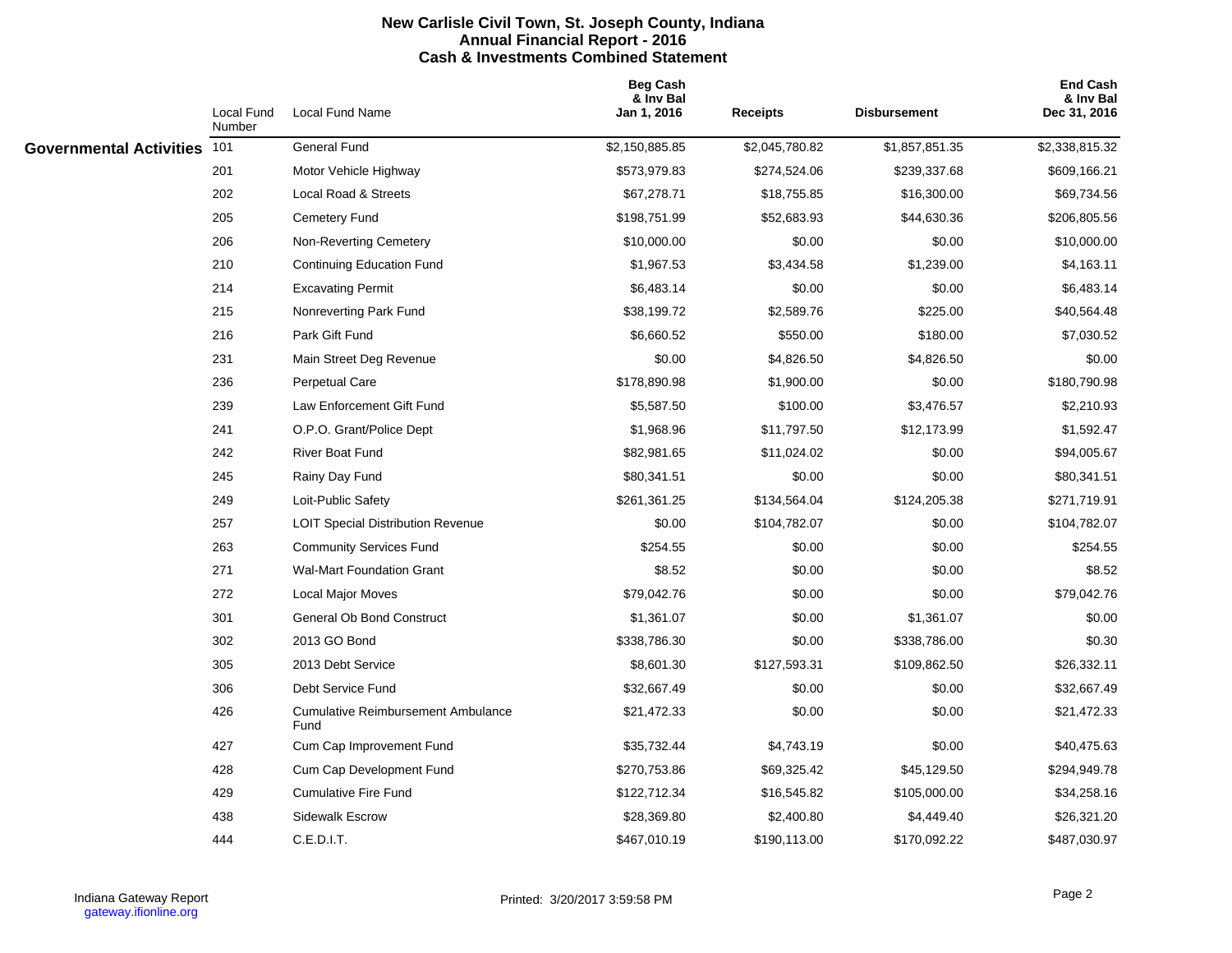|                                | Local Fund    | Local Fund Name              |                    | <b>Beg Cash</b><br>& Inv Bal<br>Jan 1, 2016 | <b>Receipts</b> | <b>Disbursement</b> | <b>End Cash</b><br>& Inv Bal<br>Dec 31, 2016 |
|--------------------------------|---------------|------------------------------|--------------------|---------------------------------------------|-----------------|---------------------|----------------------------------------------|
| <b>Governmental Activities</b> | Number<br>446 | Ambulance Gift Fund          |                    | \$916.52                                    | \$10,930.00     | \$10,000.00         | \$1,846.52                                   |
|                                | 504           | Self-Insurance Fund          |                    | \$178,318.40                                | \$345,075.52    | \$314,081.97        | \$209,311.95                                 |
|                                | 623           | <b>Refuse Removal</b>        |                    | \$18,016.21                                 | \$119,797.91    | \$112,698.59        | \$25,115.53                                  |
|                                | 701           | Payroll Deduction            |                    | \$621.66                                    | \$443,555.03    | \$443,461.35        | \$715.34                                     |
|                                | 801           |                              |                    |                                             | \$0.00          | \$0.00              | \$3,424.06                                   |
|                                |               | Levy Excess Fund             |                    | \$3,424.06                                  |                 |                     |                                              |
|                                |               |                              | <b>SubTotal</b>    | \$5,273,408.94                              | \$3,997,393.13  | \$3,959,368.43      | \$5,311,433.64                               |
| <b>ELECTRIC</b>                | 610           | <b>Electric Operating</b>    |                    | \$45,587.32                                 | \$1,581,279.40  | \$1,451,648.21      | \$175,218.51                                 |
|                                | 611           | Electric Bond & Interest     |                    | \$62.01                                     | \$48,886.74     | \$48,948.75         | \$0.00                                       |
|                                | 612           | <b>Electric Depreciation</b> |                    | \$24,895.08                                 | \$24,135.42     | \$7,237.13          | \$41,793.37                                  |
|                                | 613           | <b>Electric Depository</b>   |                    | \$48,635.00                                 | \$4,400.00      | \$6,430.00          | \$46,605.00                                  |
|                                | 615           | <b>Electric Debt Reserve</b> |                    | \$53,133.75                                 | \$0.00          | \$0.00              | \$53,133.75                                  |
|                                | 616           | <b>Electric Revenue</b>      |                    | \$0.00                                      | \$1,654,301.56  | \$1,654,301.56      | \$0.00                                       |
|                                |               |                              | <b>SubTotal</b>    | \$172,313.16                                | \$3,313,003.12  | \$3,168,565.65      | \$316,750.63                                 |
| <b>WASTEWATER</b>              | 605           | Sewer Operating              |                    | \$153,135.82                                | \$584,503.01    | \$458,644.35        | \$278,994.48                                 |
|                                | 606           | Sewer Bond & Interest        |                    | \$0.00                                      | \$97,100.00     | \$97,100.00         | \$0.00                                       |
|                                | 607           | Sewer Depreciation           |                    | \$9,764.04                                  | \$14,097.28     | \$1,922.56          | \$21,938.76                                  |
|                                | 608           | Sewer Debt Reserve           |                    | \$102,425.00                                | \$0.00          | \$0.00              | \$102,425.00                                 |
|                                | 619           | Sewer Depository             |                    | \$12,925.00                                 | \$3,900.00      | \$2,850.00          | \$13,975.00                                  |
|                                | 620           | Storm Water                  |                    | \$82,679.36                                 | \$52,620.22     | \$883.65            | \$134,415.93                                 |
|                                |               |                              | <b>SubTotal</b>    | \$360,929.22                                | \$752,220.51    | \$561,400.56        | \$551,749.17                                 |
| <b>WATER</b>                   | 601           | <b>Water Operating</b>       |                    | \$526,754.23                                | \$1,600,813.04  | \$1,639,357.41      | \$488,209.86                                 |
|                                | 602           | Water Bond & Interest        |                    | \$56,057.11                                 | \$120,100.00    | \$121,398.01        | \$54,759.10                                  |
|                                | 603           | <b>Water Depreciation</b>    |                    | \$34,910.40                                 | \$84,499.08     | \$106,135.87        | \$13,273.61                                  |
|                                | 604           | <b>Water Depository</b>      |                    | \$24,257.65                                 | \$4,430.00      | \$3,480.00          | \$25,207.65                                  |
|                                | 618           | Water Debt Reserve           |                    | \$92,500.00                                 | \$0.00          | \$0.00              | \$92,500.00                                  |
|                                |               |                              | <b>SubTotal</b>    | \$734,479.39                                | \$1,809,842.12  | \$1,870,371.29      | \$673,950.22                                 |
|                                |               |                              | <b>GRAND TOTAL</b> | \$6,541,130.71                              | \$9,872,458.88  | \$9,559,705.93      | \$6,853,883.66                               |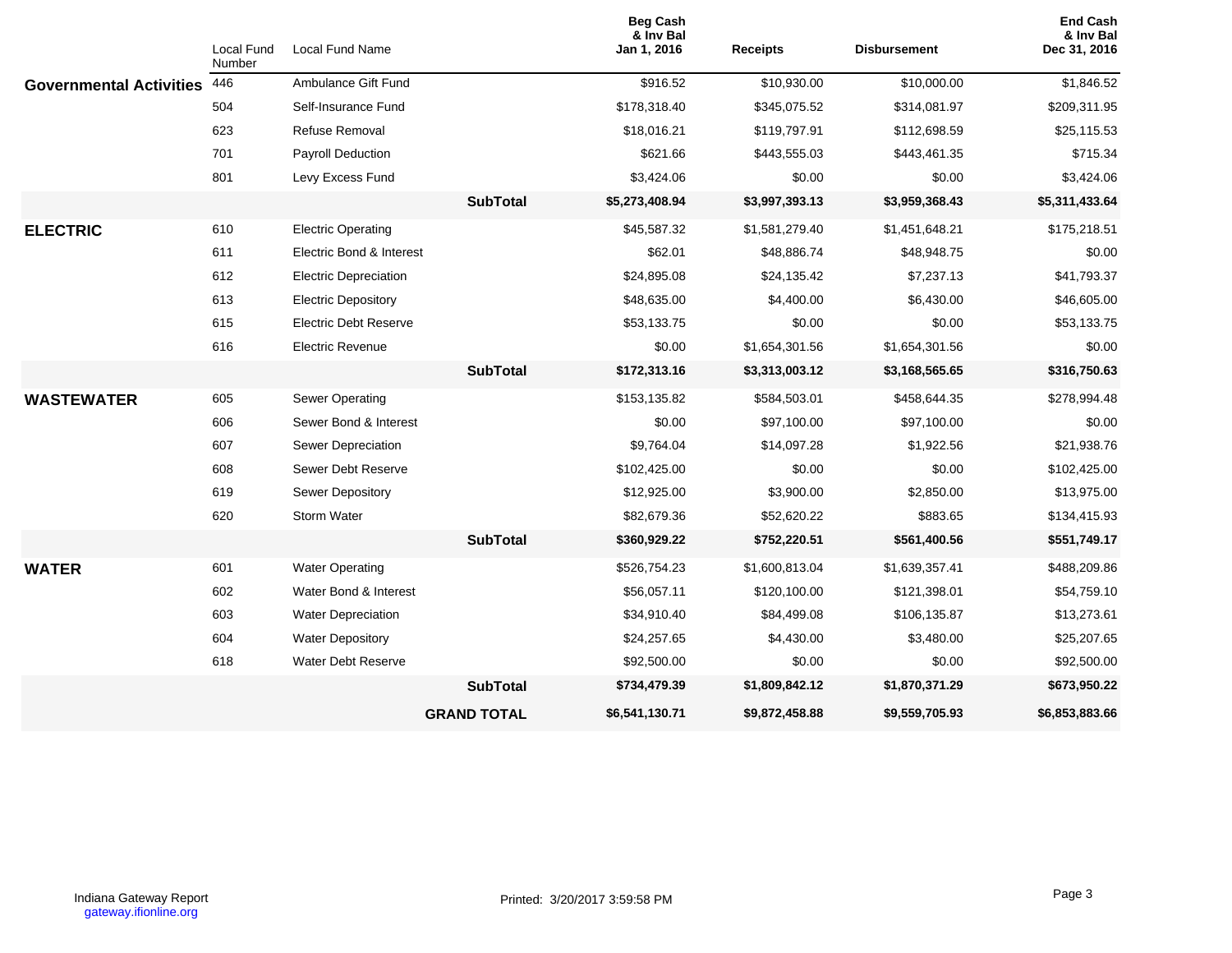## **New Carlisle Civil Town, St. Joseph County, Indiana Detailed Receipts - 2016**

| Governmental Activities | <b>General Fund</b>                       | <b>General Property Taxes</b>                           | \$1,141,931.68 |
|-------------------------|-------------------------------------------|---------------------------------------------------------|----------------|
|                         |                                           | County Option Income Tax (COIT)                         | \$171,666.00   |
|                         |                                           | <b>ABC Excise Tax Distribution</b>                      | \$2,182.62     |
|                         |                                           | Cigarette Tax Distribution                              | \$1,293.60     |
|                         |                                           | Financial Institution Tax distribution                  | \$8,631.91     |
|                         |                                           | Vehicle/Aircraft Excise Tax Distribution                | \$30,543.32    |
|                         |                                           | Commercial Vehicle Excise Tax Distribution (CVET)       | \$547.77       |
|                         |                                           | ABC Gallonage Tax Distribution                          | \$8,763.66     |
|                         |                                           | State, Federal, and Local Payments in Lieu of Taxes     | \$148,282.00   |
|                         | <b>Total Taxes and Intergovernmental</b>  | ::::::::::::::::::::::                                  | \$1,513,842.56 |
|                         |                                           | Planning, Zoning, and Building Permits and Fees         | \$3,113.10     |
|                         |                                           | Dog Licenses                                            | \$185.00       |
|                         |                                           | Cable TV Licenses                                       | \$14,263.94    |
|                         | <b>Total Licenses and Permits</b>         |                                                         | \$17,562.04    |
|                         |                                           | <b>Emergency Medical Services Fees</b>                  | \$361,012.67   |
|                         |                                           | <b>Fire Protection Contracts and Service Fees</b>       | \$123,836.68   |
|                         |                                           | <b>Rental of Property</b>                               | \$1,800.00     |
|                         | <b>Total Charges for Services</b>         |                                                         | \$486,649.35   |
|                         |                                           | Other Fines and Forfeitures/101510.000 - Fines and fees | \$10,307.60    |
|                         | <b>Total Fines, Forfeitures, and Fees</b> |                                                         | \$10,307.60    |
|                         |                                           | Earnings on Investments and Deposits                    | \$3,069.28     |
|                         |                                           | <b>Refunds and Reimbursements</b>                       | \$14,349.99    |
|                         | <b>Total Other Receipts</b>               |                                                         | \$17,419.27    |
|                         | <b>Total General Fund</b>                 |                                                         | \$2,045,780.82 |
|                         |                                           |                                                         |                |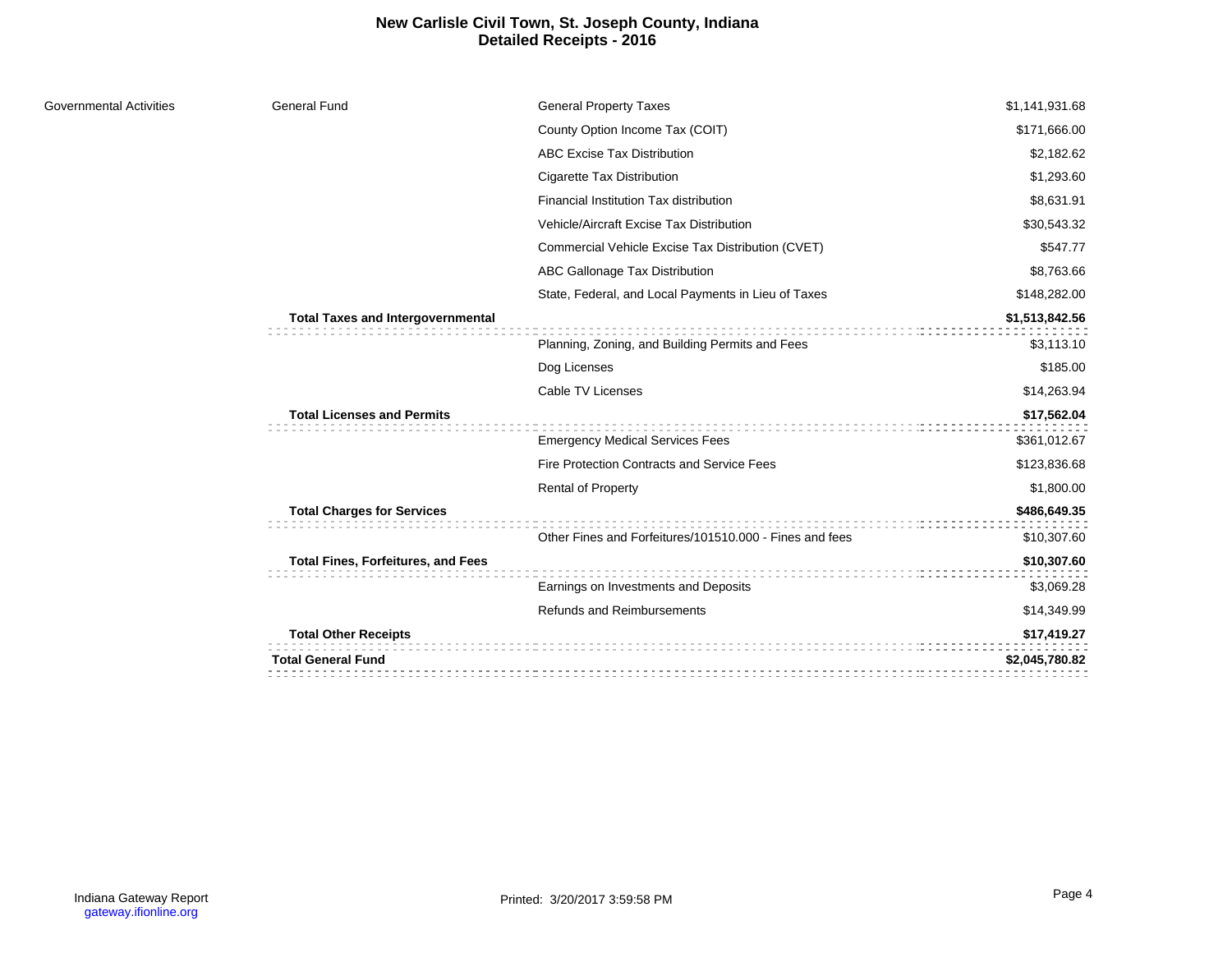| Motor Vehicle Highway                                                             | <b>General Property Taxes</b>                                                       | \$169,934.26               |
|-----------------------------------------------------------------------------------|-------------------------------------------------------------------------------------|----------------------------|
|                                                                                   | <b>ABC Excise Tax Distribution</b>                                                  | \$38,020.32                |
|                                                                                   | Cigarette Tax Distribution                                                          | \$5,319.52                 |
|                                                                                   | Financial Institution Tax distribution                                              | \$528.09                   |
|                                                                                   | Motor Vehicle Highway Distribution                                                  | \$58,206.44                |
|                                                                                   | Commercial Vehicle Excise Tax Distribution (CVET)                                   | \$34.35                    |
|                                                                                   | <b>Wheel Tax/Surtax Distribution</b>                                                | \$2,475.08                 |
| <b>Total Taxes and Intergovernmental</b>                                          |                                                                                     | \$274,518.06               |
|                                                                                   | <b>Refunds and Reimbursements</b>                                                   | \$6.00                     |
| <b>Total Other Receipts</b>                                                       |                                                                                     | \$6.00                     |
| <b>Total Motor Vehicle Highway</b>                                                |                                                                                     | \$274,524.06               |
| Local Road & Streets                                                              | Cigarette Tax Distribution                                                          | \$1,722.62                 |
|                                                                                   | Local Road and Street Distribution                                                  | \$17,033.23                |
| <b>Total Taxes and Intergovernmental</b><br><b>Total Local Road &amp; Streets</b> |                                                                                     | \$18,755.85<br>\$18,755.85 |
| Cemetery Fund                                                                     | <b>General Property Taxes</b>                                                       | \$36,978.37                |
|                                                                                   | Financial Institution Tax distribution                                              | \$114.73                   |
|                                                                                   | <b>Vehicle/Aircraft Excise Tax Distribution</b>                                     | \$983.37                   |
|                                                                                   | Commercial Vehicle Excise Tax Distribution (CVET)                                   | \$7.46                     |
| <b>Total Taxes and Intergovernmental</b>                                          | Other Licenses and Permits/205511.000 - Cemetary permits                            | \$38,083.93<br>\$200.00    |
| <b>Total Licenses and Permits</b>                                                 | <b>Cemetery Receipts</b>                                                            | \$200.00<br>\$14,400.00    |
| <b>Total Charges for Services</b>                                                 |                                                                                     | \$14,400.00                |
| <b>Total Cemetery Fund</b>                                                        |                                                                                     | \$52,683.93                |
| <b>Continuing Education Fund</b>                                                  | <b>Gun Permits</b>                                                                  | \$1,160.00                 |
| <b>Total Licenses and Permits</b>                                                 |                                                                                     | \$1,160.00                 |
|                                                                                   | Other Charges for Services, Sales, and Fees/210423.000 -<br><b>Fingerprint Card</b> | \$10.00                    |
| <b>Total Charges for Services</b>                                                 |                                                                                     | \$10.00                    |
|                                                                                   | Other Fines and Forfeitures/210425 - Continuing fees                                | \$40.00                    |
|                                                                                   | Other Fines and Forfeitures/210510 - Incident Reports (Ordinance)                   | \$30.00                    |
|                                                                                   | Other Fines and Forfeitures/210530 - Docket fees                                    | \$2,194.58                 |
| <b>Total Fines, Forfeitures, and Fees</b>                                         |                                                                                     | \$2,264.58                 |
| <b>Total Continuing Education Fund</b>                                            |                                                                                     | \$3,434.58                 |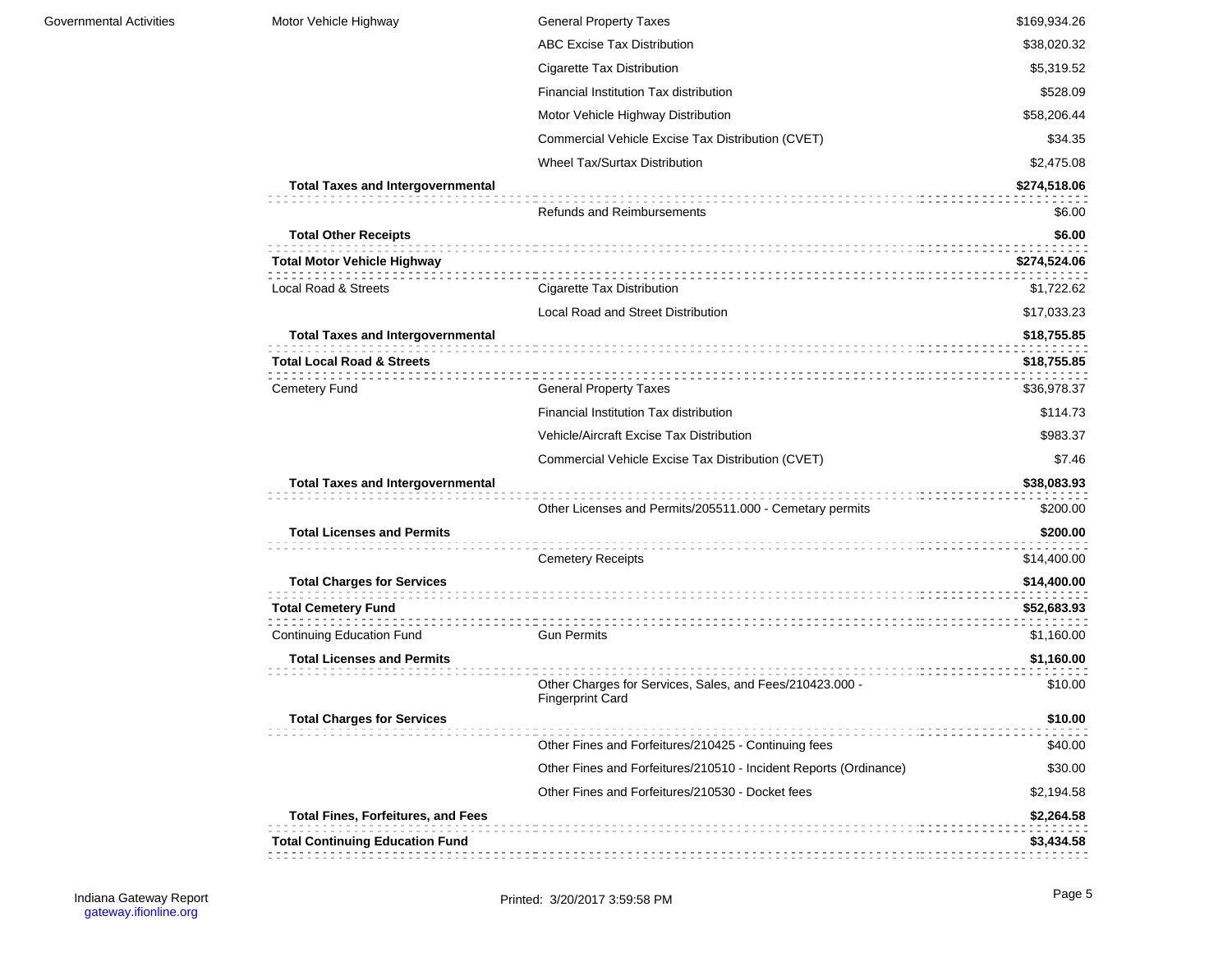| Governmental Activities | Nonreverting Park Fund                         | Other Licenses and Permits/215221 - Capital improvement permit | \$1,914.76   |
|-------------------------|------------------------------------------------|----------------------------------------------------------------|--------------|
|                         | <b>Total Licenses and Permits</b>              |                                                                | \$1,914.76   |
|                         |                                                | Donations, Gifts, and Bequests                                 | \$675.00     |
|                         | <b>Total Other Receipts</b>                    |                                                                | \$675.00     |
|                         | <b>Total Nonreverting Park Fund</b>            |                                                                | \$2,589.76   |
|                         | Park Gift Fund                                 | Donations, Gifts, and Bequests                                 | \$550.00     |
|                         | <b>Total Other Receipts</b>                    |                                                                | \$550.00     |
|                         | <b>Total Park Gift Fund</b>                    |                                                                | \$550.00     |
|                         | Main Street Deg Revenue                        | Other Receipts/231334 - Main Street Deg Revenue                | \$4,826.50   |
|                         | <b>Total Other Receipts</b>                    |                                                                | \$4,826.50   |
|                         | <b>Total Main Street Deg Revenue</b>           |                                                                | \$4,826.50   |
|                         | Perpetual Care                                 | Other Receipts/236491 - Sale of graves                         | \$1,900.00   |
|                         | <b>Total Other Receipts</b>                    |                                                                | \$1,900.00   |
|                         | <b>Total Perpetual Care</b>                    |                                                                | \$1,900.00   |
|                         | Law Enforcement Gift Fund                      | Donations, Gifts, and Bequests                                 | \$100.00     |
|                         | <b>Total Other Receipts</b>                    |                                                                | \$100.00     |
|                         | <b>Total Law Enforcement Gift Fund</b>         |                                                                | \$100.00     |
|                         | O.P.O. Grant/Police Dept                       | Federal and State Grants and Distributions - Public Safety     | \$11,797.50  |
|                         | <b>Total Taxes and Intergovernmental</b>       |                                                                | \$11,797.50  |
|                         | <b>Total O.P.O. Grant/Police Dept</b>          |                                                                | \$11,797.50  |
|                         | <b>River Boat Fund</b>                         | Casino/Riverboat Distribution                                  | \$11,024.02  |
|                         | <b>Total Taxes and Intergovernmental</b>       |                                                                | \$11,024.02  |
|                         | <b>Total River Boat Fund</b>                   |                                                                | \$11,024.02  |
|                         | Loit-Public Safety                             | Local Option Income Tax (LOIT) for Public Safety               | \$134,564.04 |
|                         | <b>Total Taxes and Intergovernmental</b>       |                                                                | \$134,564.04 |
|                         | <b>Total Loit-Public Safety</b>                |                                                                | \$134,564.04 |
|                         | <b>LOIT Special Distribution Revenue</b>       | Local Option Income Tax (LOIT) for Public Safety               | \$104,782.07 |
|                         | <b>Total Taxes and Intergovernmental</b>       |                                                                | \$104,782.07 |
|                         | <b>Total LOIT Special Distribution Revenue</b> |                                                                | \$104,782.07 |
|                         |                                                |                                                                |              |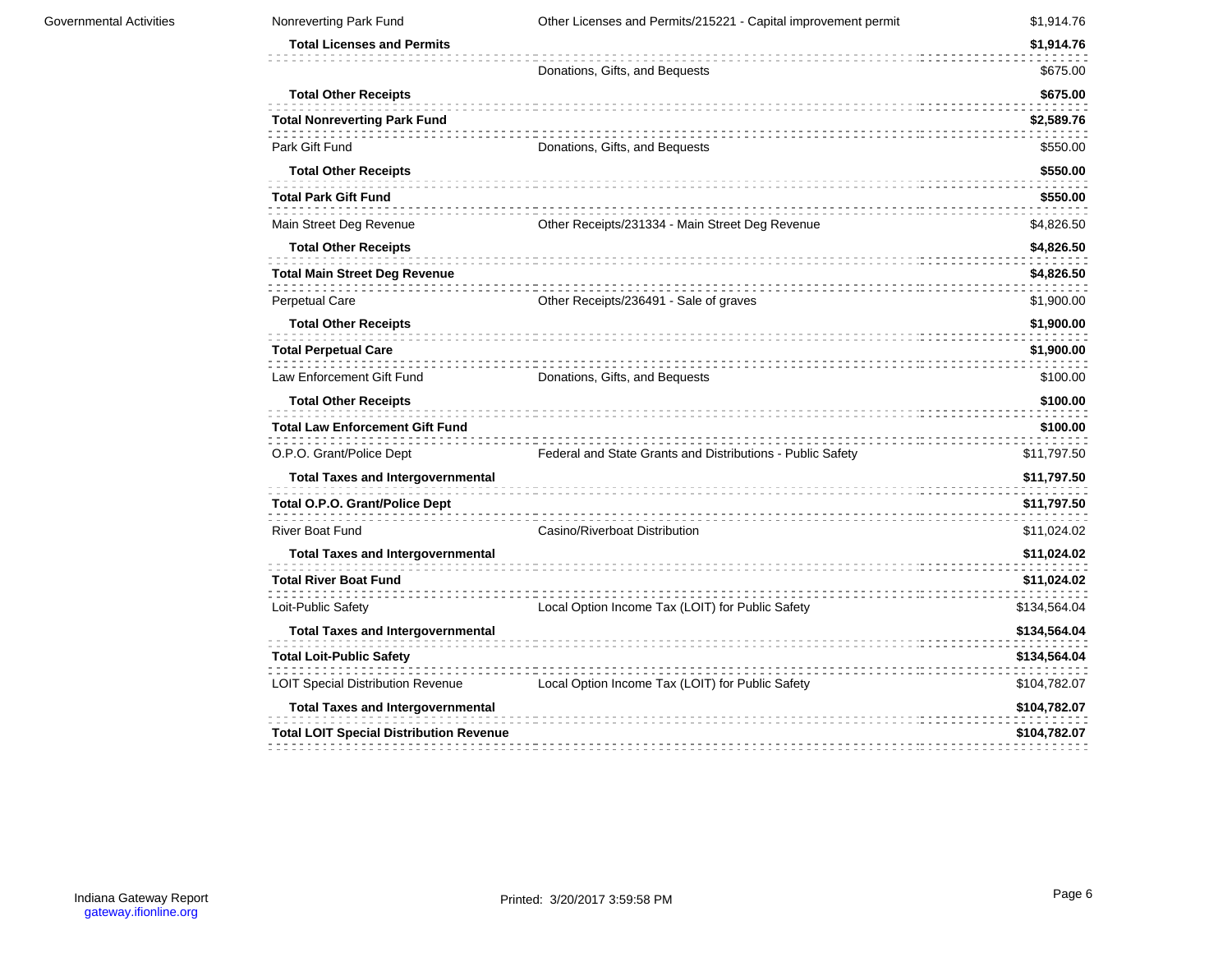| 2013 Debt Service                        | <b>General Property Taxes</b>                     | \$123,953.68 |
|------------------------------------------|---------------------------------------------------|--------------|
|                                          | Financial Institution Tax distribution            | \$377.69     |
|                                          | Vehicle/Aircraft Excise Tax Distribution          | \$3,237.37   |
|                                          | Commercial Vehicle Excise Tax Distribution (CVET) | \$24.57      |
| <b>Total Taxes and Intergovernmental</b> |                                                   | \$127,593.31 |
| <b>Total 2013 Debt Service</b>           |                                                   | \$127,593.31 |
| Cum Cap Improvement Fund                 | Cigarette Tax Distribution                        | \$4,743.19   |
| <b>Total Taxes and Intergovernmental</b> |                                                   | \$4,743.19   |
| <b>Total Cum Cap Improvement Fund</b>    |                                                   | \$4,743.19   |
| Cum Cap Development Fund                 | <b>General Property Taxes</b>                     | \$67,308.92  |
|                                          | Financial Institution Tax distribution            | \$209.26     |
|                                          | Vehicle/Aircraft Excise Tax Distribution          | \$1,793.63   |
|                                          | Commercial Vehicle Excise Tax Distribution (CVET) | \$13.61      |
| <b>Total Taxes and Intergovernmental</b> |                                                   | \$69,325.42  |
| <b>Total Cum Cap Development Fund</b>    |                                                   | \$69,325.42  |
| <b>Cumulative Fire Fund</b>              | <b>General Property Taxes</b>                     | \$16,065.51  |
|                                          | Financial Institution Tax distribution            | \$49.84      |
|                                          | Vehicle/Aircraft Excise Tax Distribution          | \$427.23     |
|                                          | Commercial Vehicle Excise Tax Distribution (CVET) | \$3.24       |
| <b>Total Taxes and Intergovernmental</b> |                                                   | \$16,545.82  |
| <b>Total Cumulative Fire Fund</b>        |                                                   | \$16,545.82  |
| Sidewalk Escrow                          | Earnings on Investments and Deposits              | \$2,400.80   |
| <b>Total Other Receipts</b>              |                                                   | \$2,400.80   |
| <b>Total Sidewalk Escrow</b>             |                                                   | \$2,400.80   |
| C.E.D.I.T.                               | County Economic Development Income Tax (CEDIT)    | \$190,113.00 |
| <b>Total Taxes and Intergovernmental</b> |                                                   | \$190,113.00 |
| Total C.E.D.I.T.                         |                                                   | \$190,113.00 |
|                                          |                                                   |              |
| Ambulance Gift Fund                      | Donations, Gifts, and Bequests                    | \$10,930.00  |
| <b>Total Other Receipts</b>              |                                                   | \$10,930.00  |
| <b>Total Ambulance Gift Fund</b>         |                                                   | \$10,930.00  |
| Self-Insurance Fund                      | <b>Refunds and Reimbursements</b>                 | \$336,551.68 |
|                                          | Payroll Fund and Clearing Account Receipts        | \$8,523.84   |
| <b>Total Other Receipts</b>              |                                                   | \$345,075.52 |
| <b>Total Self-Insurance Fund</b>         |                                                   | \$345,075.52 |
|                                          |                                                   |              |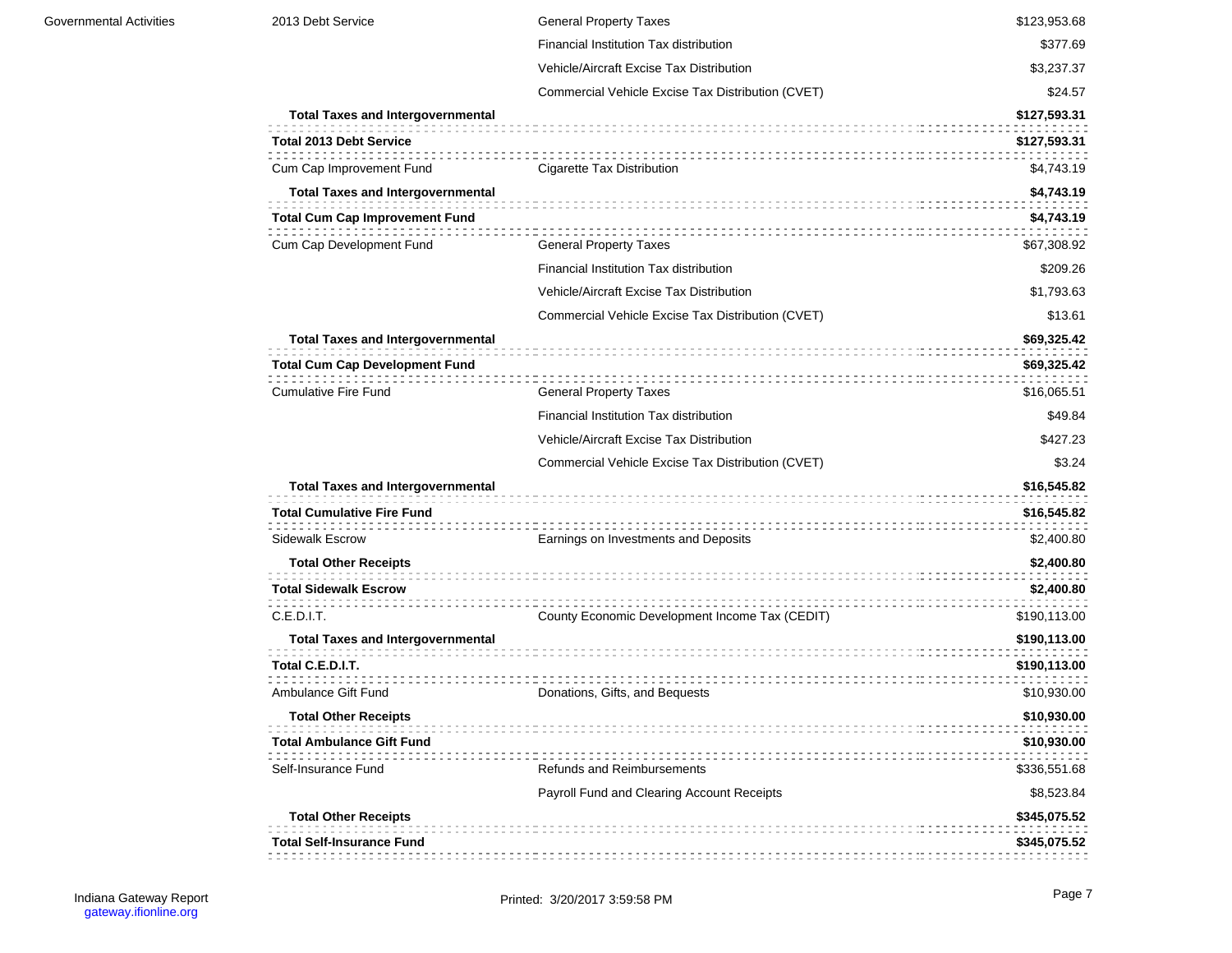| <b>Governmental Activities</b>       | Refuse Removal                            | Other Charges for Services, Sales, and Fees/623441 - Refuse<br>removal collections | \$119,797.91   |
|--------------------------------------|-------------------------------------------|------------------------------------------------------------------------------------|----------------|
|                                      | <b>Total Charges for Services</b>         |                                                                                    | \$119,797.91   |
|                                      | <b>Total Refuse Removal</b>               |                                                                                    | \$119,797.91   |
|                                      | <b>Payroll Deduction</b>                  | Payroll Fund and Clearing Account Receipts                                         | \$443,555.03   |
|                                      | <b>Total Other Receipts</b>               |                                                                                    | \$443,555.03   |
|                                      | <b>Total Payroll Deduction</b>            |                                                                                    | \$443,555.03   |
| <b>Total Governmental Activities</b> |                                           |                                                                                    | \$3,997,393.13 |
| <b>ELECTRIC</b>                      | <b>Electric Operating</b>                 | Transfers In - Transferred from Another Fund                                       | \$1,581,279.40 |
|                                      | <b>Total Other Receipts</b>               |                                                                                    | \$1,581,279.40 |
|                                      | <b>Total Electric Operating</b>           |                                                                                    | \$1,581,279.40 |
|                                      | Electric Bond & Interest                  | Transfers In - Transferred from Another Fund                                       | \$48,886.74    |
|                                      | <b>Total Other Receipts</b>               |                                                                                    | \$48,886.74    |
|                                      | <b>Total Electric Bond &amp; Interest</b> |                                                                                    | \$48,886.74    |
|                                      | <b>Electric Depreciation</b>              | Transfers In - Transferred from Another Fund                                       | \$24,135.42    |
|                                      | <b>Total Other Receipts</b>               |                                                                                    | \$24,135.42    |
|                                      | <b>Total Electric Depreciation</b>        |                                                                                    | \$24,135.42    |
|                                      | <b>Electric Depository</b>                | Other Receipts/613445 - Meter Deposits                                             | \$4,400.00     |
|                                      | <b>Total Other Receipts</b>               |                                                                                    | \$4,400.00     |
|                                      | <b>Total Electric Depository</b>          |                                                                                    | \$4,400.00     |
|                                      | <b>Electric Revenue</b>                   | Metered or Measured Sales and Services                                             | \$1,598,306.97 |
|                                      |                                           | Other Charges for Services, Sales, and Fees/616443 - Reconnect<br>Fee              | \$13,333.88    |
|                                      |                                           | Other Charges for Services, Sales, and Fees/616444 - Permits                       | \$1,265.00     |
|                                      |                                           | Other Charges for Services, Sales, and Fees/616445 - Street<br>Lighting            | \$37,212.00    |
|                                      | <b>Total Charges for Services</b>         |                                                                                    | \$1,650,117.85 |
|                                      |                                           | Refunds and Reimbursements                                                         | \$4,183.71     |
|                                      | <b>Total Other Receipts</b>               |                                                                                    | \$4,183.71     |
|                                      | <b>Total Electric Revenue</b>             |                                                                                    | \$1,654,301.56 |
| <b>Total ELECTRIC</b>                |                                           |                                                                                    | \$3,313,003.12 |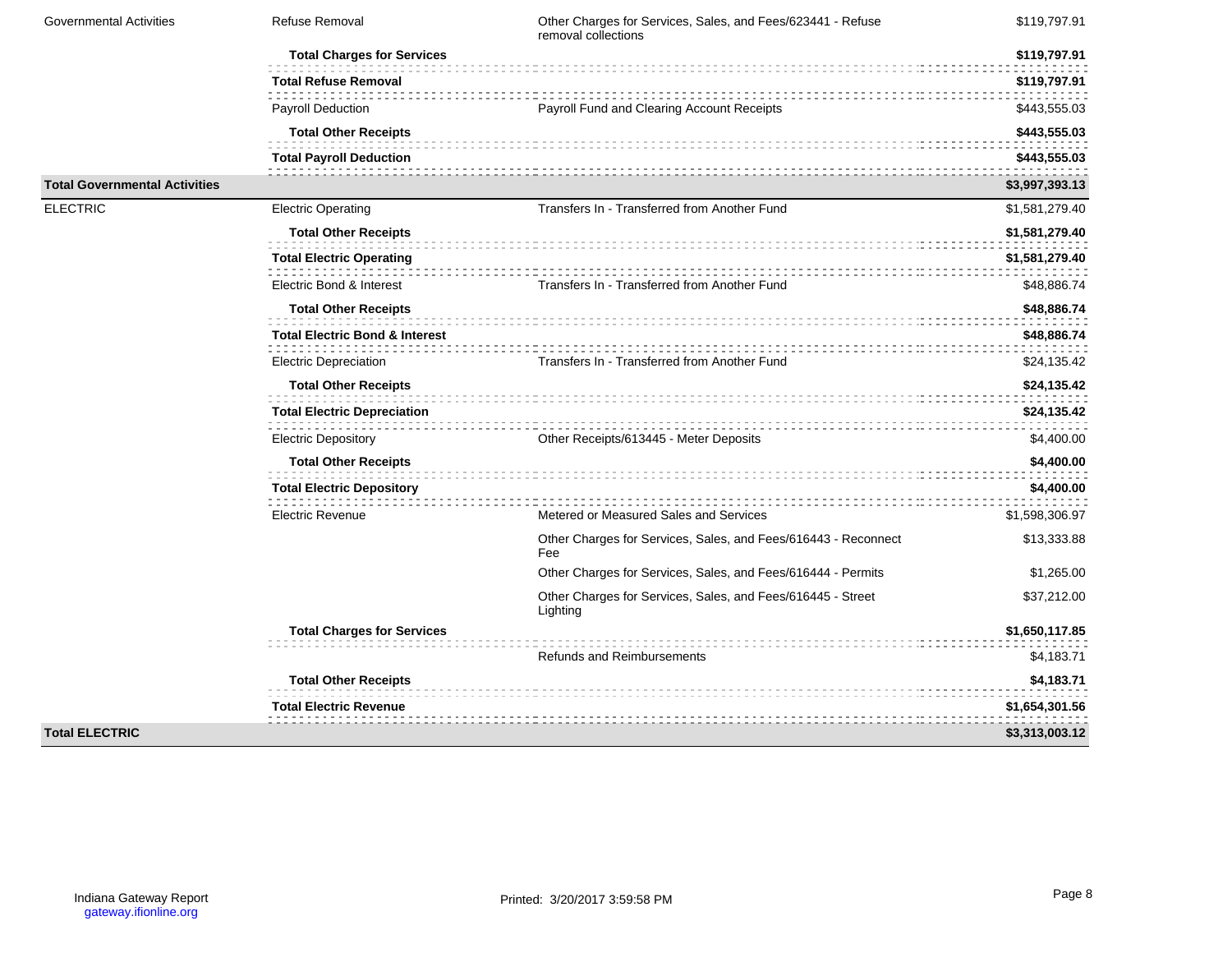| <b>WASTEWATER</b>       | Sewer Operating                        | Sewage Fees                                                  | \$568,084.81 |
|-------------------------|----------------------------------------|--------------------------------------------------------------|--------------|
|                         |                                        | Other Charges for Services, Sales, and Fees/605301 - Tap Fee | \$1,000.00   |
|                         | <b>Total Charges for Services</b>      |                                                              | \$569,084.81 |
|                         |                                        | <b>Utility Penalties</b>                                     | \$14,052.72  |
|                         | <b>Total Utility Penalties</b>         |                                                              | \$14,052.72  |
|                         |                                        | <b>Refunds and Reimbursements</b>                            | \$392.50     |
|                         |                                        | Other Receipts/605360 - Miscellaneous                        | \$972.98     |
|                         | <b>Total Other Receipts</b>            |                                                              | \$1,365.48   |
|                         | <b>Total Sewer Operating</b>           |                                                              | \$584,503.01 |
|                         | Sewer Bond & Interest                  | Transfers In - Transferred from Another Fund                 | \$97,100.00  |
|                         | <b>Total Other Receipts</b>            |                                                              | \$97,100.00  |
|                         | <b>Total Sewer Bond &amp; Interest</b> |                                                              | \$97,100.00  |
|                         | Sewer Depreciation                     | Transfers In - Transferred from Another Fund                 | \$14,097.28  |
|                         | <b>Total Other Receipts</b>            |                                                              | \$14,097.28  |
|                         | <b>Total Sewer Depreciation</b>        |                                                              | \$14,097.28  |
|                         | Sewer Depository                       | Other Receipts/619445 - Meter Deposits                       | \$3,900.00   |
|                         | <b>Total Other Receipts</b>            |                                                              | \$3,900.00   |
|                         | <b>Total Sewer Depository</b>          |                                                              | \$3,900.00   |
|                         | Storm Water                            | <b>Storm Water Fees</b>                                      | \$52,620.22  |
|                         | <b>Total Charges for Services</b>      |                                                              | \$52,620.22  |
|                         | <b>Total Storm Water</b>               |                                                              | \$52,620.22  |
| <b>Total WASTEWATER</b> |                                        |                                                              | \$752,220.51 |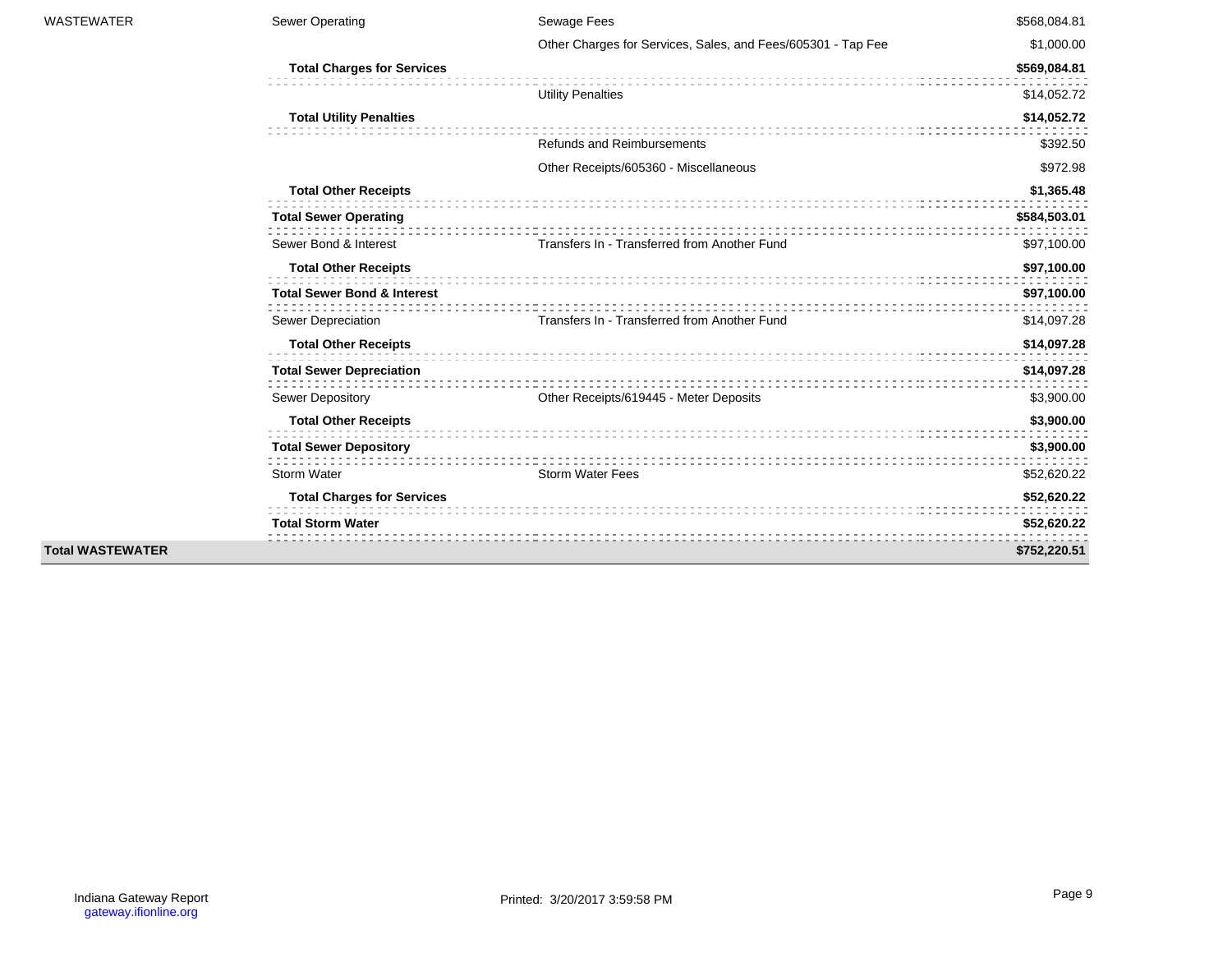| <b>WATER</b>       | <b>Water Operating</b>                    | Other Taxes/601690 - Sales tax                                          | \$21,837.36    |
|--------------------|-------------------------------------------|-------------------------------------------------------------------------|----------------|
|                    | <b>Total Taxes and Intergovernmental</b>  |                                                                         | \$21,837.36    |
|                    |                                           | Fire Protection Contracts and Service Fees                              |                |
|                    |                                           | Metered or Measured Sales and Services                                  | \$103,562.70   |
|                    |                                           |                                                                         | \$1,455,536.50 |
|                    |                                           | <b>Unmetered Sales and Services</b>                                     | \$11.07        |
|                    |                                           | Other Charges for Services, Sales, and Fees/601624 - Fountain<br>Rental | \$423.72       |
|                    | <b>Total Charges for Services</b>         |                                                                         | \$1,559,533.99 |
|                    |                                           | Other Fines and Forfeitures/601700 - Forfeited Discounts                | \$1,080.00     |
|                    | <b>Total Fines, Forfeitures, and Fees</b> |                                                                         | \$1,080.00     |
|                    |                                           | <b>Utility Penalties</b>                                                | \$2,721.41     |
|                    | <b>Total Utility Penalties</b>            |                                                                         | \$2,721.41     |
|                    |                                           | Refunds and Reimbursements                                              | \$13,858.85    |
|                    |                                           | Other Receipts/601711 - Miscellaneous                                   | \$1,781.43     |
|                    | <b>Total Other Receipts</b>               |                                                                         | \$15,640.28    |
|                    | <b>Total Water Operating</b>              |                                                                         | \$1,600,813.04 |
|                    | Water Bond & Interest                     | Transfers In - Transferred from Another Fund                            | \$120,100.00   |
|                    | <b>Total Other Receipts</b>               |                                                                         | \$120,100.00   |
|                    | <b>Total Water Bond &amp; Interest</b>    |                                                                         | \$120,100.00   |
|                    | <b>Water Depreciation</b>                 | <b>Refunds and Reimbursements</b>                                       | \$20.00        |
|                    |                                           | Transfers In - Transferred from Another Fund                            | \$84,479.08    |
|                    | <b>Total Other Receipts</b>               |                                                                         | \$84,499.08    |
|                    | <b>Total Water Depreciation</b>           |                                                                         | \$84,499.08    |
|                    | <b>Water Depository</b>                   | Other Receipts/604445 - Meter Deposits                                  | \$4,430.00     |
|                    | <b>Total Other Receipts</b>               |                                                                         | \$4,430.00     |
|                    | <b>Total Water Depository</b>             |                                                                         | \$4,430.00     |
| <b>Total WATER</b> |                                           |                                                                         | \$1,809,842.12 |
|                    |                                           |                                                                         |                |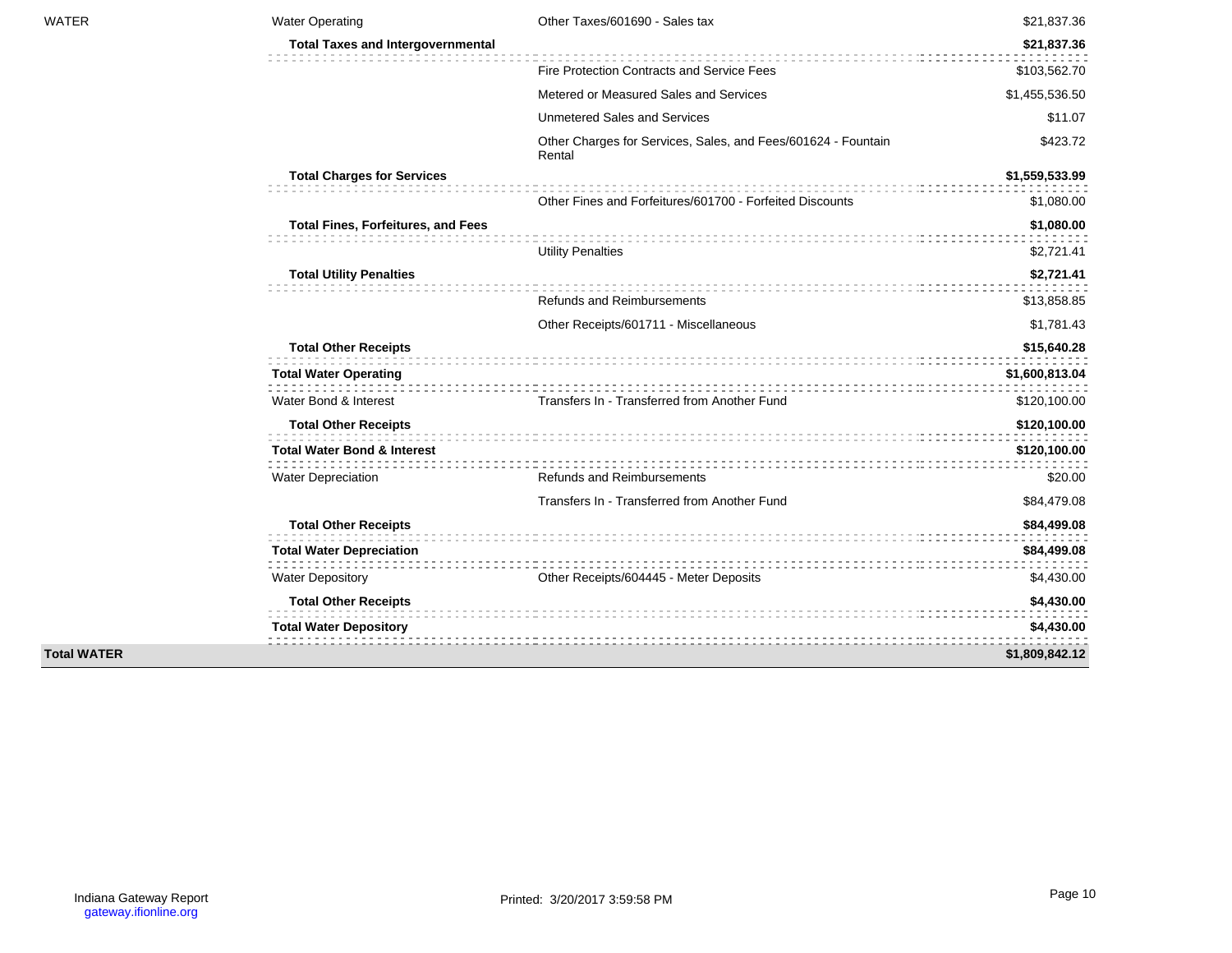## **New Carlisle Civil Town, St. Joseph County, Indiana Disbursements by Fund - 2016**

| Governmental Activities | <b>General Fund</b>       | Salaries and Wages                 | \$674,217.31   |
|-------------------------|---------------------------|------------------------------------|----------------|
|                         |                           | <b>Other Personal Services</b>     | \$9,078.75     |
|                         |                           | <b>Employee Benefits</b>           | \$338,175.64   |
|                         |                           | <b>Total Personal Services</b>     | \$1,021,471.70 |
|                         |                           | <b>Office Supplies</b>             | \$5,290.29     |
|                         |                           | <b>Operating Supplies</b>          | \$65,644.56    |
|                         |                           | Repair and Maintenance Supplies    | \$15,554.75    |
|                         |                           | <b>Other Supplies</b>              | \$46,723.18    |
|                         |                           | <b>Total Supplies</b>              | \$133,212.78   |
|                         |                           | <b>Professional Services</b>       | \$153,497.70   |
|                         |                           | Communication and Transportation   | \$21,898.27    |
|                         |                           | <b>Printing and Advertising</b>    | \$3,199.82     |
|                         |                           | Insurance                          | \$31,211.21    |
|                         |                           | <b>Utility Services</b>            | \$38,018.56    |
|                         |                           | Repairs and Maintenance            | \$66,612.97    |
|                         |                           | Rentals                            | \$20,232.00    |
|                         |                           | Other Services and Charges         | \$199,462.31   |
|                         |                           | <b>Total Services and Charges</b>  | \$534,132.84   |
|                         |                           | Machinery, Equipment, and Vehicles | \$112,999.26   |
|                         |                           | Other Capital Outlays              | \$54,695.77    |
|                         |                           | <b>Total Capital Outlays</b>       | \$167,695.03   |
|                         |                           | <b>Other Disbursements</b>         | \$1,339.00     |
|                         |                           | <b>Total Other Disbursements</b>   | \$1,339.00     |
|                         |                           |                                    |                |
|                         | <b>Total General Fund</b> |                                    | \$1,857,851.35 |
|                         | Motor Vehicle Highway     | Salaries and Wages                 | \$58,584.90    |
|                         |                           | <b>Employee Benefits</b>           | \$35,804.61    |
|                         |                           | <b>Total Personal Services</b>     | \$94,389.51    |
|                         |                           | <b>Operating Supplies</b>          | \$3,776.19     |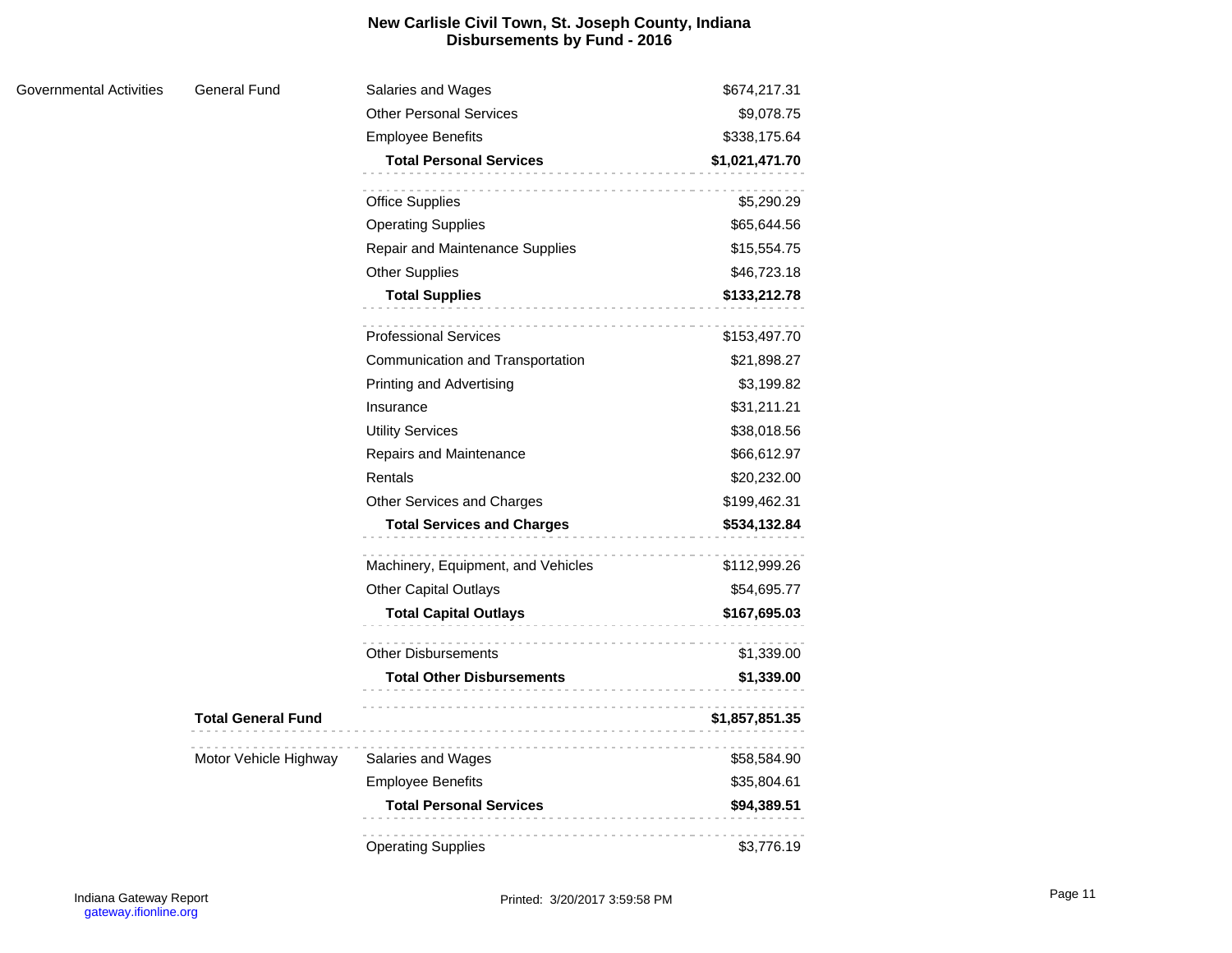| Governmental Activities | Motor Vehicle Highway                 | Repair and Maintenance Supplies      | \$22,243.39  |
|-------------------------|---------------------------------------|--------------------------------------|--------------|
|                         |                                       | <b>Other Supplies</b>                | \$987.79     |
|                         |                                       | <b>Total Supplies</b>                | \$27,007.37  |
|                         |                                       | <b>Professional Services</b>         | \$9,821.90   |
|                         |                                       | Communication and Transportation     | \$1,189.60   |
|                         |                                       | Printing and Advertising             | \$185.00     |
|                         |                                       | Insurance                            | \$4,976.06   |
|                         |                                       | <b>Utility Services</b>              | \$19,432.08  |
|                         |                                       | Repairs and Maintenance              | \$11,559.08  |
|                         |                                       | Other Services and Charges           | \$65.00      |
|                         |                                       | <b>Total Services and Charges</b>    | \$47,228.72  |
|                         |                                       | Machinery, Equipment, and Vehicles   | \$37,064.96  |
|                         |                                       | <b>Other Capital Outlays</b>         | \$33,647.12  |
|                         |                                       | <b>Total Capital Outlays</b>         | \$70,712.08  |
|                         |                                       |                                      |              |
|                         | Total Motor Vehicle Highway           |                                      | \$239,337.68 |
|                         | Local Road & Streets                  | <b>Professional Services</b>         | \$16,300.00  |
|                         |                                       | <b>Total Services and Charges</b>    | \$16,300.00  |
|                         | <b>Total Local Road &amp; Streets</b> |                                      | \$16,300.00  |
|                         | Cemetery Fund                         | Salaries and Wages                   | \$7,207.18   |
|                         |                                       | <b>Employee Benefits</b>             | \$6,318.41   |
|                         |                                       | <b>Total Personal Services</b>       | \$13,525.59  |
|                         |                                       | .<br>Repair and Maintenance Supplies | \$1,142.00   |
|                         |                                       | <b>Other Supplies</b>                | \$376.50     |
|                         |                                       | <b>Total Supplies</b>                | \$1,518.50   |
|                         |                                       |                                      |              |
|                         |                                       | <b>Professional Services</b>         | \$530.00     |
|                         |                                       | Insurance                            | \$108.07     |
|                         |                                       | <b>Utility Services</b>              | \$1,620.71   |
|                         |                                       | Repairs and Maintenance              | \$680.00     |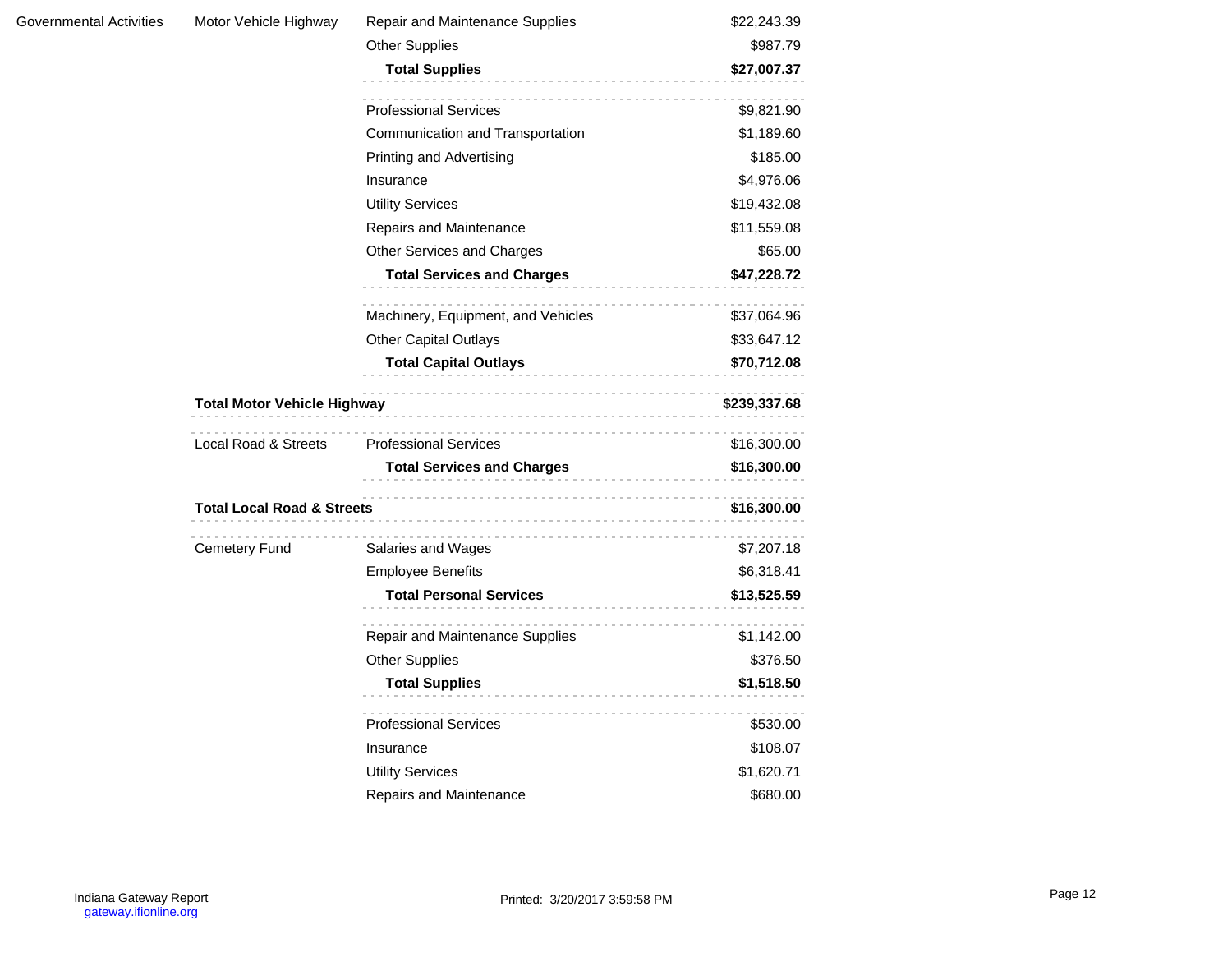| Governmental Activities | Cemetery Fund                               | Other Services and Charges         | \$26,612.50 |
|-------------------------|---------------------------------------------|------------------------------------|-------------|
|                         |                                             | <b>Total Services and Charges</b>  | \$29,551.28 |
|                         |                                             | Machinery, Equipment, and Vehicles | \$34.99     |
|                         |                                             | <b>Total Capital Outlays</b>       | \$34.99     |
|                         | <b>Total Cemetery Fund</b>                  |                                    | \$44,630.36 |
|                         | <b>Continuing Education</b><br>Fund         | <b>Other Personal Services</b>     | \$1,239.00  |
|                         |                                             | <b>Total Personal Services</b>     | \$1,239.00  |
|                         | <b>Total Continuing Education Fund</b>      |                                    | \$1,239.00  |
|                         | Nonreverting Park Fund                      | <b>Other Disbursements</b>         | \$225.00    |
|                         |                                             | <b>Total Other Disbursements</b>   | \$225.00    |
|                         | <b>Total Nonreverting Park Fund</b>         |                                    | \$225.00    |
|                         | Park Gift Fund                              | <b>Other Disbursements</b>         | \$180.00    |
|                         |                                             | <b>Total Other Disbursements</b>   | \$180.00    |
|                         | <b>Total Park Gift Fund</b>                 |                                    | \$180.00    |
|                         | Main Street Deg Revenue Other Disbursements |                                    | \$4,826.50  |
|                         |                                             | <b>Total Other Disbursements</b>   | \$4,826.50  |
|                         | <b>Total Main Street Deg Revenue</b>        |                                    | \$4,826.50  |
|                         | Law Enforcement Gift<br>Fund                | <b>Other Personal Services</b>     | \$3,422.13  |
|                         |                                             | <b>Total Personal Services</b>     | \$3,422.13  |
|                         |                                             | <b>Other Disbursements</b>         | \$54.44     |
|                         |                                             | <b>Total Other Disbursements</b>   | \$54.44     |
|                         | <b>Total Law Enforcement Gift Fund</b>      |                                    | \$3,476.57  |
|                         | O.P.O. Grant/Police Dept Salaries and Wages |                                    | \$10,243.18 |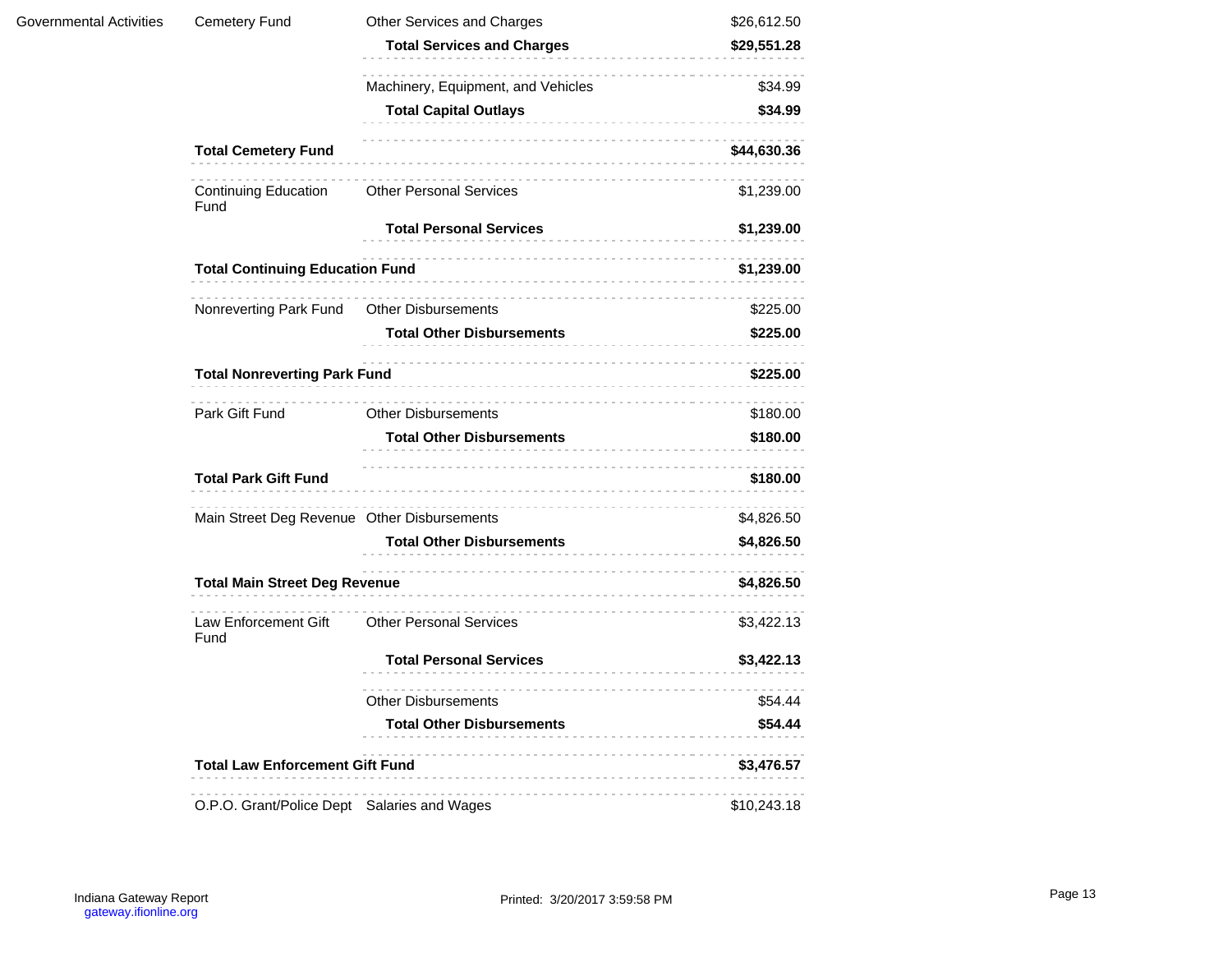| Governmental Activities                                                                                                                                                                                                                                                                                                                                                                                                                                                                                                                                                                                                                                                                                                                                                                                                               |                                | \$1,930.81   |
|---------------------------------------------------------------------------------------------------------------------------------------------------------------------------------------------------------------------------------------------------------------------------------------------------------------------------------------------------------------------------------------------------------------------------------------------------------------------------------------------------------------------------------------------------------------------------------------------------------------------------------------------------------------------------------------------------------------------------------------------------------------------------------------------------------------------------------------|--------------------------------|--------------|
|                                                                                                                                                                                                                                                                                                                                                                                                                                                                                                                                                                                                                                                                                                                                                                                                                                       | <b>Total Personal Services</b> | \$12,173.99  |
| O.P.O. Grant/Police Dept Employee Benefits<br><b>Total O.P.O. Grant/Police Dept</b><br>Loit-Public Safety<br>Salaries and Wages<br><b>Other Personal Services</b><br><b>Employee Benefits</b><br><b>Total Personal Services</b><br><b>Office Supplies</b><br><b>Operating Supplies</b><br><b>Total Supplies</b><br>.<br>Communication and Transportation<br>Repairs and Maintenance<br><b>Total Services and Charges</b><br>Machinery, Equipment, and Vehicles<br><b>Total Capital Outlays</b><br><b>Other Disbursements</b><br><b>Total Other Disbursements</b><br><b>Total Loit-Public Safety</b><br>General Ob Bond<br>Other Services and Charges<br>Construct<br><b>Total Services and Charges</b><br><b>Total General Ob Bond Construct</b><br>2013 GO Bond<br><b>Professional Services</b><br><b>Total Services and Charges</b> | \$12,173.99                    |              |
|                                                                                                                                                                                                                                                                                                                                                                                                                                                                                                                                                                                                                                                                                                                                                                                                                                       |                                | \$59,305.18  |
|                                                                                                                                                                                                                                                                                                                                                                                                                                                                                                                                                                                                                                                                                                                                                                                                                                       |                                | \$216.14     |
|                                                                                                                                                                                                                                                                                                                                                                                                                                                                                                                                                                                                                                                                                                                                                                                                                                       |                                | \$30,285.39  |
|                                                                                                                                                                                                                                                                                                                                                                                                                                                                                                                                                                                                                                                                                                                                                                                                                                       |                                | \$89,806.71  |
|                                                                                                                                                                                                                                                                                                                                                                                                                                                                                                                                                                                                                                                                                                                                                                                                                                       |                                | \$167.00     |
|                                                                                                                                                                                                                                                                                                                                                                                                                                                                                                                                                                                                                                                                                                                                                                                                                                       |                                | \$3,262.17   |
|                                                                                                                                                                                                                                                                                                                                                                                                                                                                                                                                                                                                                                                                                                                                                                                                                                       |                                | \$3,429.17   |
|                                                                                                                                                                                                                                                                                                                                                                                                                                                                                                                                                                                                                                                                                                                                                                                                                                       |                                | \$2,017.42   |
|                                                                                                                                                                                                                                                                                                                                                                                                                                                                                                                                                                                                                                                                                                                                                                                                                                       |                                | \$2,540.45   |
|                                                                                                                                                                                                                                                                                                                                                                                                                                                                                                                                                                                                                                                                                                                                                                                                                                       |                                | \$4,557.87   |
|                                                                                                                                                                                                                                                                                                                                                                                                                                                                                                                                                                                                                                                                                                                                                                                                                                       |                                | \$26,298.02  |
|                                                                                                                                                                                                                                                                                                                                                                                                                                                                                                                                                                                                                                                                                                                                                                                                                                       |                                | \$26,298.02  |
|                                                                                                                                                                                                                                                                                                                                                                                                                                                                                                                                                                                                                                                                                                                                                                                                                                       |                                | \$113.61     |
|                                                                                                                                                                                                                                                                                                                                                                                                                                                                                                                                                                                                                                                                                                                                                                                                                                       |                                | \$113.61     |
|                                                                                                                                                                                                                                                                                                                                                                                                                                                                                                                                                                                                                                                                                                                                                                                                                                       |                                | \$124,205.38 |
|                                                                                                                                                                                                                                                                                                                                                                                                                                                                                                                                                                                                                                                                                                                                                                                                                                       |                                | \$1,361.07   |
|                                                                                                                                                                                                                                                                                                                                                                                                                                                                                                                                                                                                                                                                                                                                                                                                                                       |                                | \$1,361.07   |
|                                                                                                                                                                                                                                                                                                                                                                                                                                                                                                                                                                                                                                                                                                                                                                                                                                       |                                | \$1,361.07   |
|                                                                                                                                                                                                                                                                                                                                                                                                                                                                                                                                                                                                                                                                                                                                                                                                                                       |                                | \$40,555.31  |
|                                                                                                                                                                                                                                                                                                                                                                                                                                                                                                                                                                                                                                                                                                                                                                                                                                       |                                | \$40,555.31  |
|                                                                                                                                                                                                                                                                                                                                                                                                                                                                                                                                                                                                                                                                                                                                                                                                                                       |                                |              |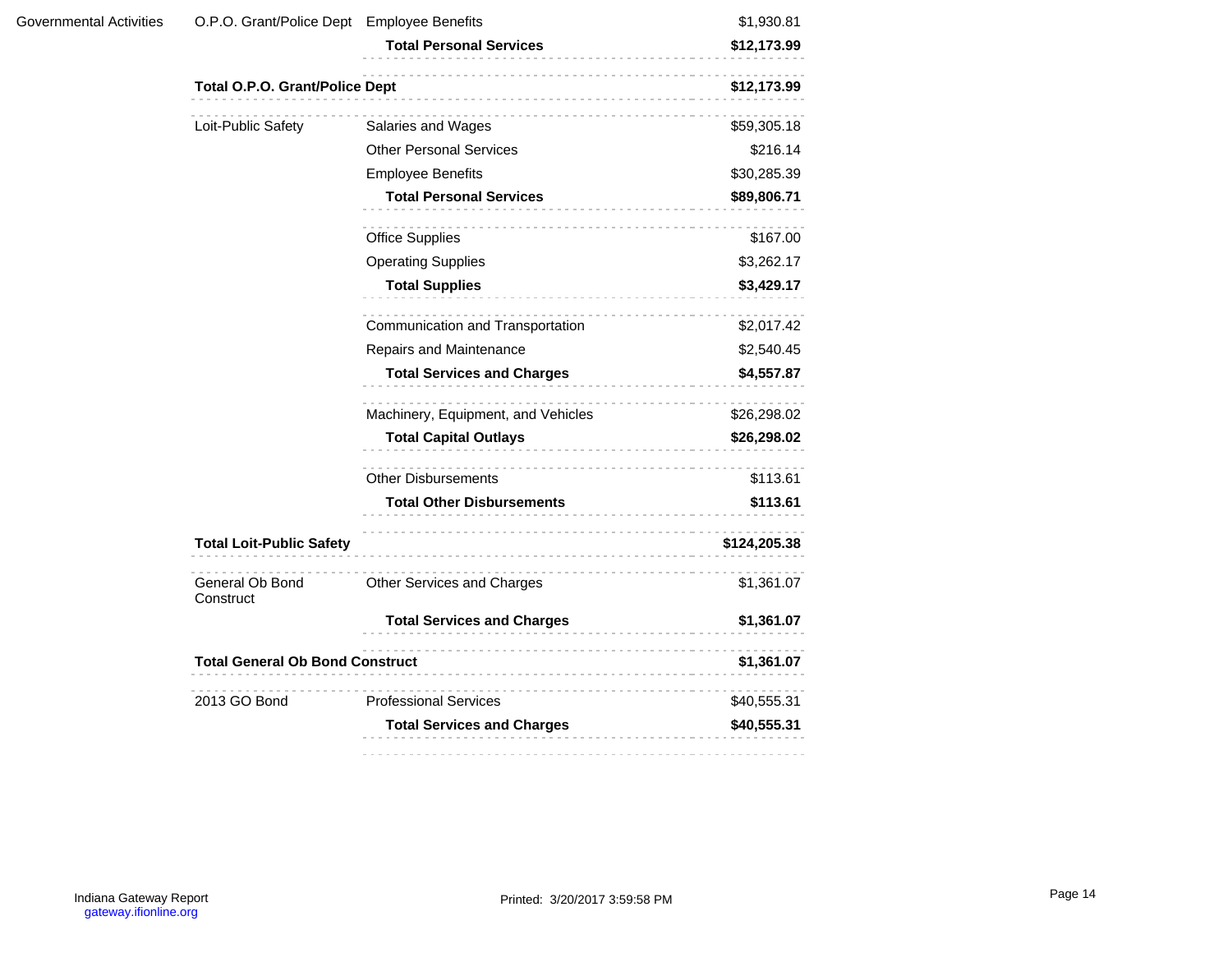| 2013 GO Bond                   | Construction                                | \$298,230.69                                                               |
|--------------------------------|---------------------------------------------|----------------------------------------------------------------------------|
|                                | <b>Total Capital Outlays</b>                | \$298,230.69                                                               |
| Total 2013 GO Bond             |                                             | \$338,786.00                                                               |
| 2013 Debt Service              | Payments on Bonds and Other Debt Principal  | \$85,000.00                                                                |
|                                | Payments on Bonds and Other Debt Interest   | \$24,862.50                                                                |
|                                | Total Debt service - principal and interest | \$109,862.50                                                               |
| <b>Total 2013 Debt Service</b> |                                             | \$109,862.50                                                               |
| Cum Cap Development<br>Fund    | <b>Other Capital Outlays</b>                | \$45,129.50                                                                |
|                                | <b>Total Capital Outlays</b>                | \$45,129.50                                                                |
|                                |                                             | \$45,129.50                                                                |
| <b>Cumulative Fire Fund</b>    | Machinery, Equipment, and Vehicles          | \$105,000.00<br>\$105,000.00                                               |
|                                | <b>Total Capital Outlays</b>                |                                                                            |
|                                | \$105,000.00                                |                                                                            |
| Sidewalk Escrow                | <b>Other Disbursements</b>                  | \$4,449.40                                                                 |
|                                | <b>Total Other Disbursements</b>            | \$4,449.40                                                                 |
| <b>Total Sidewalk Escrow</b>   |                                             | \$4,449.40                                                                 |
| C.E.D.I.T.                     | .<br><b>Professional Services</b>           | \$11,810.02                                                                |
|                                | <b>Total Services and Charges</b>           | \$11,810.02                                                                |
|                                | Improvements Other Than Buildings           | \$17,338.06                                                                |
|                                | <b>Other Capital Outlays</b>                | \$140,944.14                                                               |
|                                | <b>Total Capital Outlays</b>                | \$158,282.20                                                               |
| Total C.E.D.I.T.               |                                             | \$170,092.22                                                               |
|                                |                                             | <b>Total Cum Cap Development Fund</b><br><b>Total Cumulative Fire Fund</b> |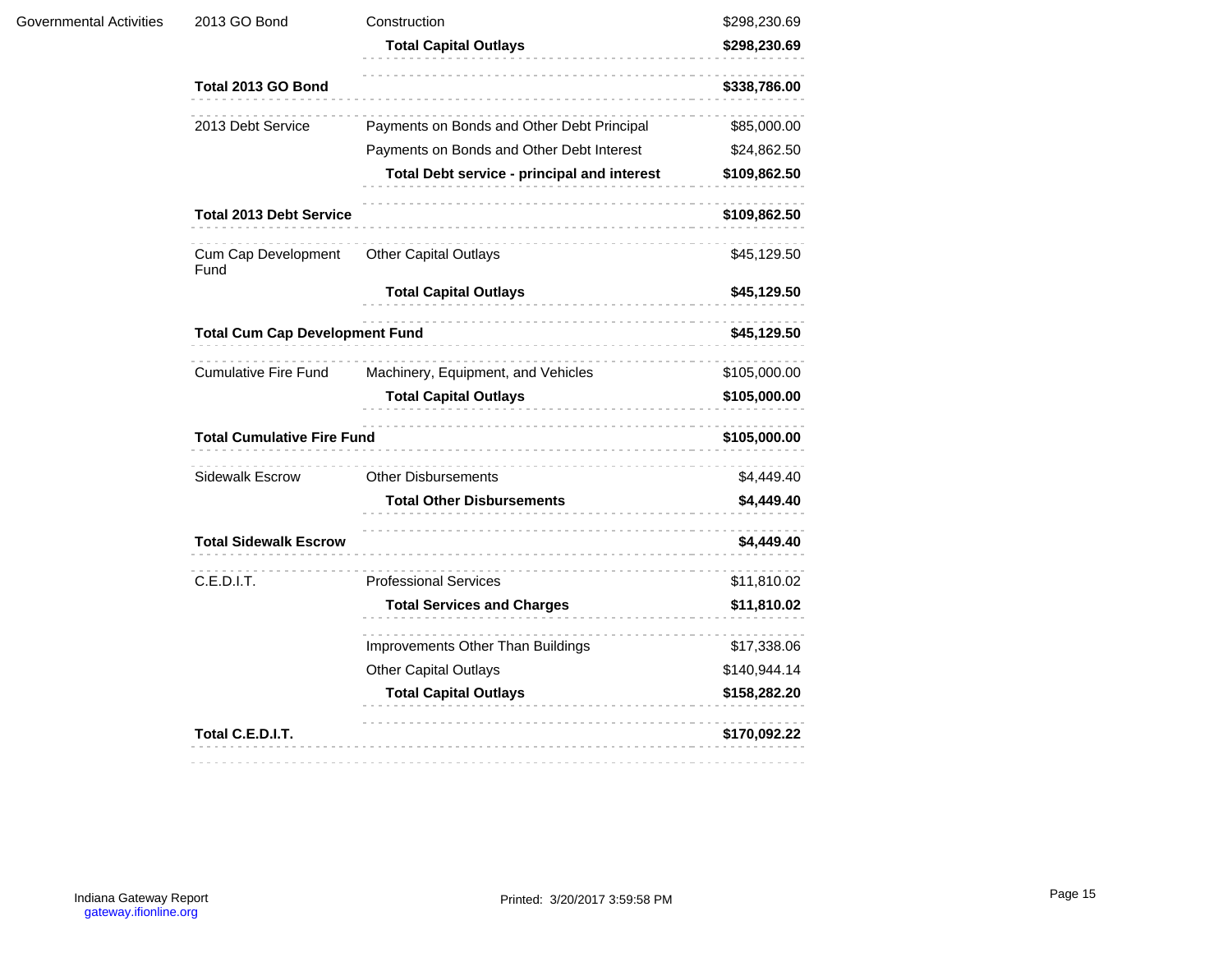| Governmental Activities              | Ambulance Gift Fund              | <b>Other Disbursements</b><br><b>Total Other Disbursements</b> | \$10,000.00<br>\$10,000.00 |
|--------------------------------------|----------------------------------|----------------------------------------------------------------|----------------------------|
|                                      | <b>Total Ambulance Gift Fund</b> | \$10,000.00                                                    |                            |
|                                      | Self-Insurance Fund              | <b>Other Personal Services</b>                                 | \$314,081.97               |
|                                      |                                  | <b>Total Personal Services</b>                                 | \$314,081.97               |
|                                      | <b>Total Self-Insurance Fund</b> |                                                                | \$314,081.97               |
|                                      | Refuse Removal                   | <b>Professional Services</b>                                   | \$1,591.87                 |
|                                      |                                  | Other Services and Charges                                     | \$111,060.47               |
|                                      |                                  | <b>Total Services and Charges</b>                              | \$112,652.34               |
|                                      |                                  | <b>Other Disbursements</b>                                     | \$46.25                    |
|                                      |                                  | <b>Total Other Disbursements</b>                               | \$46.25                    |
|                                      | <b>Total Refuse Removal</b>      |                                                                | \$112,698.59               |
|                                      | <b>Payroll Deduction</b>         | Payment of Taxes and Other Payroll Withholdings                | \$443,461.35               |
|                                      |                                  | <b>Total Other Disbursements</b>                               | \$443,461.35               |
|                                      | <b>Total Payroll Deduction</b>   |                                                                | \$443,461.35               |
| <b>Total Governmental Activities</b> |                                  |                                                                | \$3,959,368.43             |
| <b>ELECTRIC</b>                      | <b>Electric Operating</b>        | Machinery, Equipment, and Vehicles                             | \$1,830.90                 |
|                                      |                                  | <b>Total Capital Outlays</b>                                   | \$1,830.90                 |
|                                      |                                  | <b>Other Disbursements</b>                                     | \$2,288.21                 |
|                                      |                                  | <b>Total Other Disbursements</b>                               | \$2,288.21                 |
|                                      |                                  | Administrative and General                                     | \$206,041.47               |
|                                      |                                  | Power Production\Purchased Power                               | \$1,041,896.83             |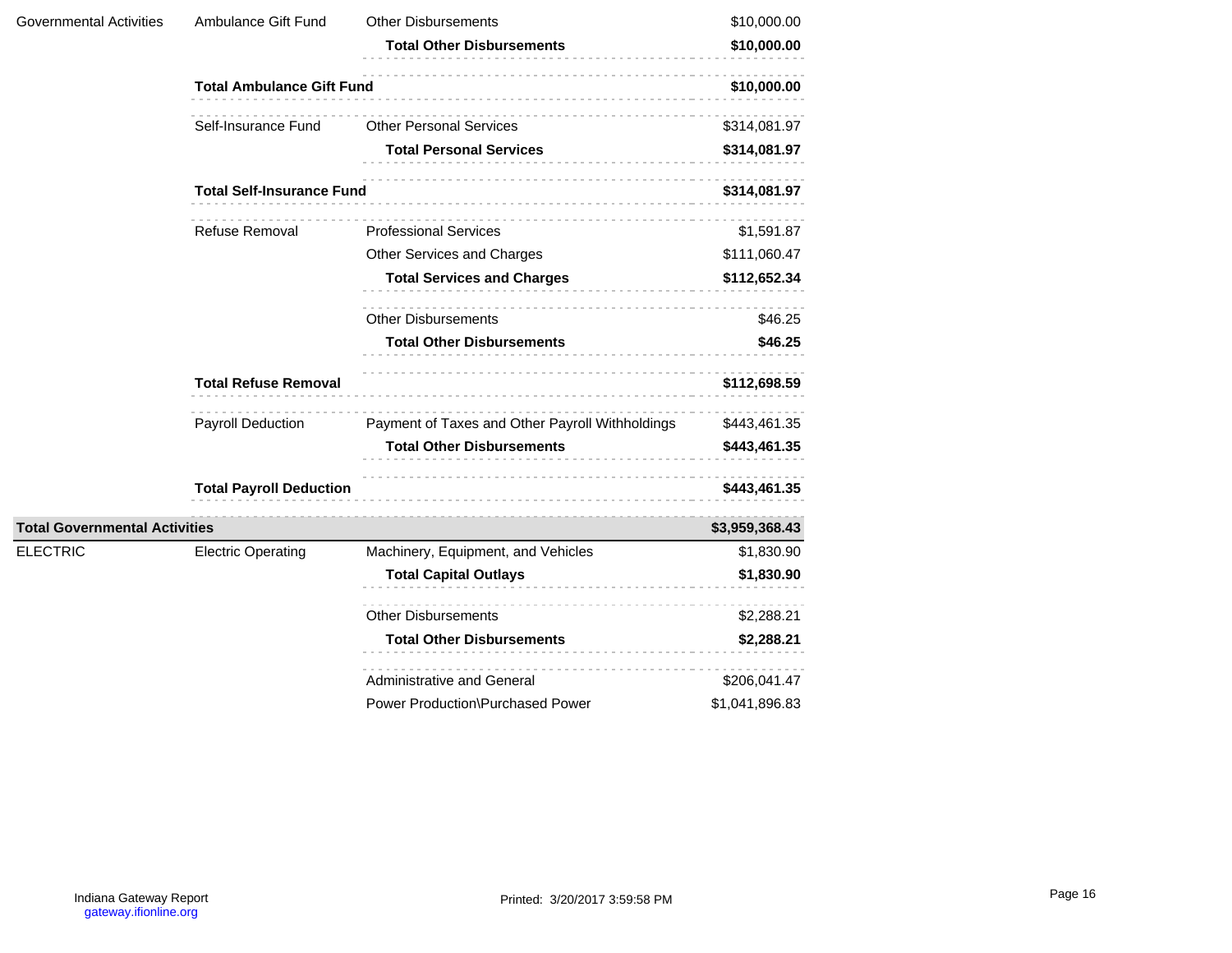| <b>ELECTRIC</b>       | <b>Electric Operating</b>                 | <b>Other Operating</b><br><b>Total Operations</b> | \$199,590.80<br>\$1,447,529.10 |
|-----------------------|-------------------------------------------|---------------------------------------------------|--------------------------------|
|                       | <b>Total Electric Operating</b>           |                                                   | \$1,451,648.21                 |
|                       | Electric Bond & Interest                  | Payments on Bonds and Other Debt Principal        | \$30,000.00                    |
|                       |                                           | Payments on Bonds and Other Debt Interest         | \$18,948.75                    |
|                       |                                           | Total Debt service - principal and interest       | \$48,948.75                    |
|                       | <b>Total Electric Bond &amp; Interest</b> |                                                   | \$48,948.75                    |
|                       | <b>Electric Depreciation</b>              | <b>Other Capital Outlays</b>                      | \$7,237.13                     |
|                       |                                           | <b>Total Capital Outlays</b>                      | \$7,237.13                     |
|                       | <b>Total Electric Depreciation</b>        |                                                   | \$7,237.13                     |
|                       | <b>Electric Depository</b>                | <b>Other Disbursements</b>                        | \$6,430.00                     |
|                       |                                           | <b>Total Other Disbursements</b>                  | \$6,430.00                     |
|                       | <b>Total Electric Depository</b>          |                                                   | \$6,430.00                     |
|                       | Electric Revenue                          | Transfer Out - Transferred To Another Fund        | \$1,654,301.56                 |
|                       |                                           | <b>Total Other Disbursements</b>                  | \$1,654,301.56                 |
|                       | <b>Total Electric Revenue</b>             |                                                   | \$1,654,301.56                 |
| <b>Total ELECTRIC</b> |                                           |                                                   | \$3,168,565.65                 |
| WASTEWATER            | <b>Sewer Operating</b>                    | Salaries and Wages                                | \$82,509.17                    |
|                       |                                           | <b>Total Personal Services</b>                    | \$82,509.17                    |
|                       |                                           | Insurance                                         | \$5,402.41                     |
|                       |                                           | Rentals                                           | \$600.00                       |
|                       |                                           | <b>Total Services and Charges</b>                 | \$6,002.41                     |
|                       |                                           | Transfer Out - Transferred To Another Fund        | \$111,197.28                   |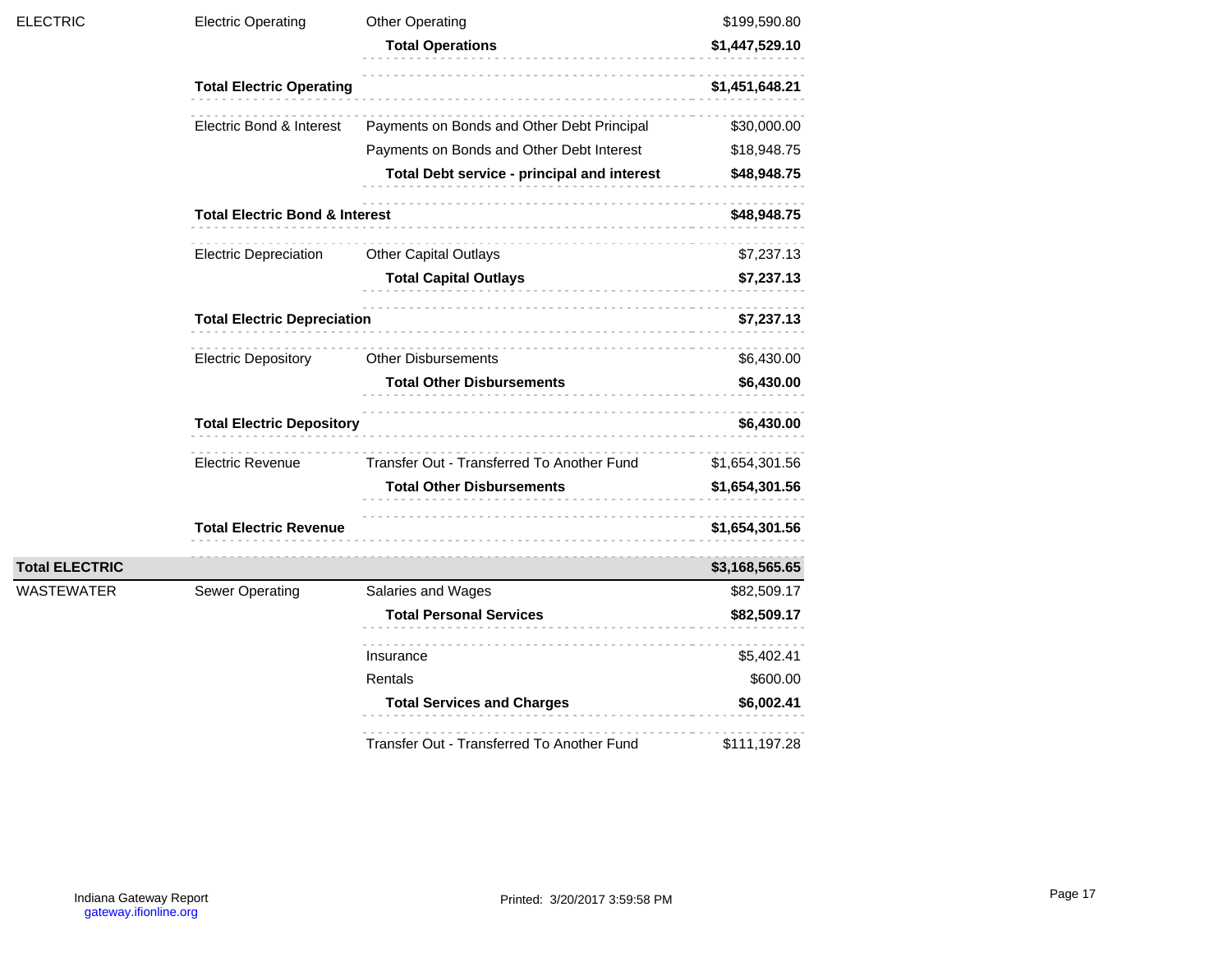| WASTEWATER | <b>Sewer Operating</b>                 | <b>Other Disbursements</b>                  | \$110.46     |
|------------|----------------------------------------|---------------------------------------------|--------------|
|            |                                        | <b>Total Other Disbursements</b>            | \$111,307.74 |
|            |                                        | Chemicals                                   | \$2,290.61   |
|            |                                        | <b>Contractual Services</b>                 | \$21,167.31  |
|            |                                        | <b>Employee Pensions and Benefits</b>       | \$40,045.50  |
|            |                                        | <b>Fuel for Power Production</b>            | \$3,315.03   |
|            |                                        | <b>Materials and Supplies</b>               | \$12,533.53  |
|            |                                        | Power Production\Purchased Power            | \$11,382.79  |
|            |                                        | <b>Purchased Wastewater Treatment</b>       | \$162,263.33 |
|            |                                        | Transportation                              | \$4,072.55   |
|            |                                        | <b>Other Operating</b>                      | \$1,754.38   |
|            |                                        | <b>Total Operations</b>                     | \$258,825.03 |
|            | <b>Total Sewer Operating</b>           |                                             | \$458,644.35 |
|            | Sewer Bond & Interest                  | Payments on Bonds and Other Debt Principal  | \$60,000.00  |
|            |                                        | Payments on Bonds and Other Debt Interest   | \$37,100.00  |
|            |                                        | Total Debt service - principal and interest | \$97,100.00  |
|            | <b>Total Sewer Bond &amp; Interest</b> | \$97,100.00                                 |              |
|            | Sewer Depreciation                     | Machinery, Equipment, and Vehicles          | \$1,922.56   |
|            |                                        | <b>Total Capital Outlays</b>                | \$1,922.56   |
|            | <b>Total Sewer Depreciation</b>        |                                             | \$1,922.56   |
|            | Sewer Depository                       | <b>Other Disbursements</b>                  | \$2,850.00   |
|            |                                        | <b>Total Other Disbursements</b>            | \$2,850.00   |
|            | <b>Total Sewer Depository</b>          |                                             | \$2,850.00   |
|            | <b>Storm Water</b>                     | <b>Other Disbursements</b>                  | \$11.13      |
|            |                                        | <b>Total Other Disbursements</b>            | \$11.13      |
|            |                                        |                                             |              |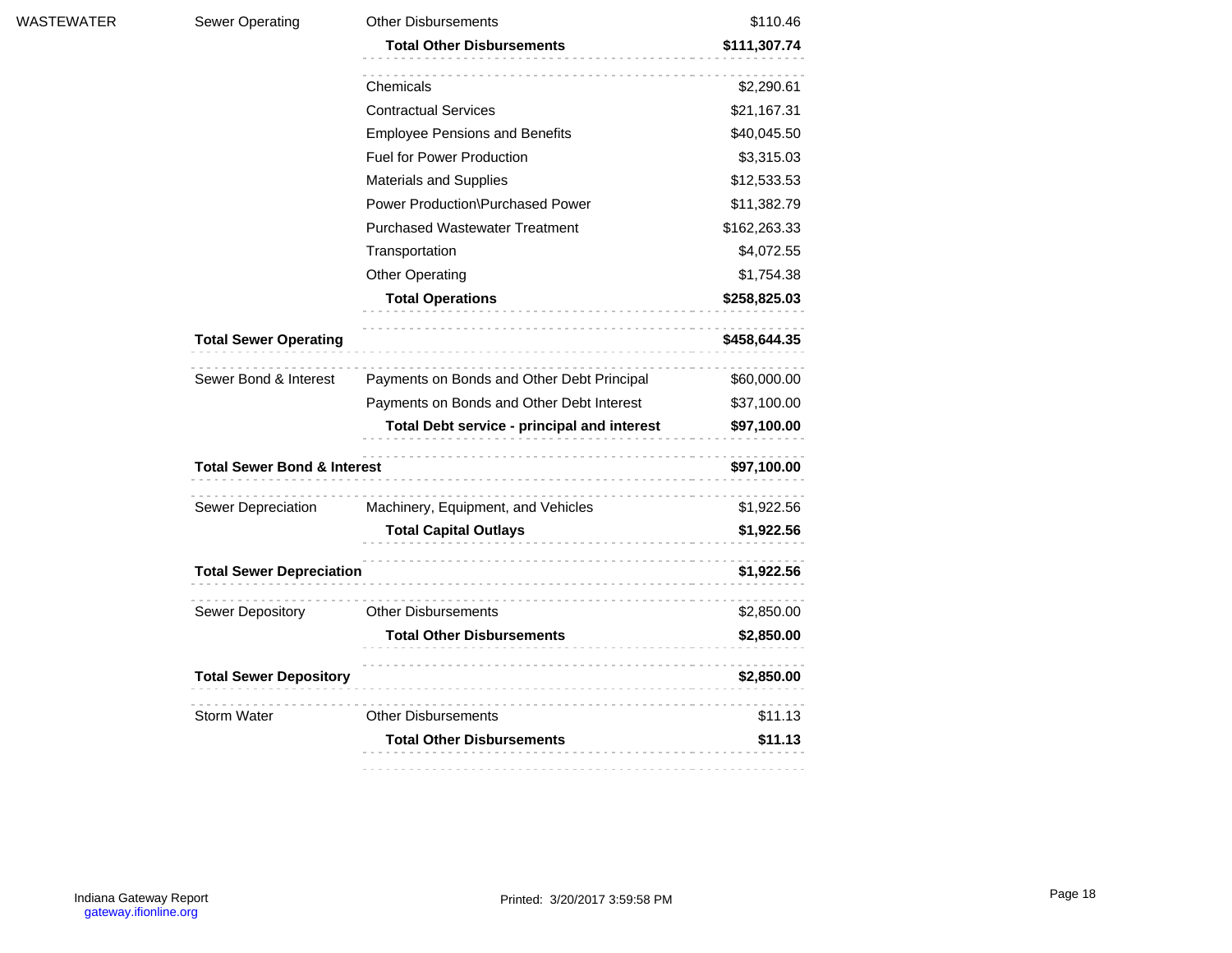| WASTEWATER              | <b>Storm Water</b>           | <b>Other Operating</b>                     | \$872.52       |
|-------------------------|------------------------------|--------------------------------------------|----------------|
|                         |                              | <b>Total Operations</b><br>.               | \$872.52       |
|                         | <b>Total Storm Water</b>     |                                            | \$883.65       |
| <b>Total WASTEWATER</b> |                              |                                            | \$561,400.56   |
| <b>WATER</b>            | <b>Water Operating</b>       | Salaries and Wages                         | \$416,864.28   |
|                         |                              | <b>Total Personal Services</b>             | \$416,864.28   |
|                         |                              | Insurance                                  | \$34,205.33    |
|                         |                              | Rentals                                    | \$600.00       |
|                         |                              | <b>Total Services and Charges</b>          | \$34,805.33    |
|                         |                              | Transfer Out - Transferred To Another Fund | \$204,579.08   |
|                         |                              | <b>Other Disbursements</b>                 | \$147,054.07   |
|                         |                              | <b>Total Other Disbursements</b>           | \$351,633.15   |
|                         |                              | Chemicals                                  | \$195,648.11   |
|                         |                              | <b>Contractual Services</b>                | \$77,052.35    |
|                         |                              | <b>Employee Pensions and Benefits</b>      | \$244,274.07   |
|                         |                              | <b>Fuel for Power Production</b>           | \$6,098.77     |
|                         |                              | <b>Materials and Supplies</b>              | \$31,056.60    |
|                         |                              | Power Production\Purchased Power           | \$180,030.60   |
|                         |                              | Transportation                             | \$1,459.08     |
|                         |                              | <b>Other Operating</b>                     | \$100,435.07   |
|                         |                              | <b>Total Operations</b>                    | \$836,054.65   |
|                         | <b>Total Water Operating</b> |                                            | \$1,639,357.41 |
|                         | Water Bond & Interest        | Payments on Bonds and Other Debt Principal | \$100,000.00   |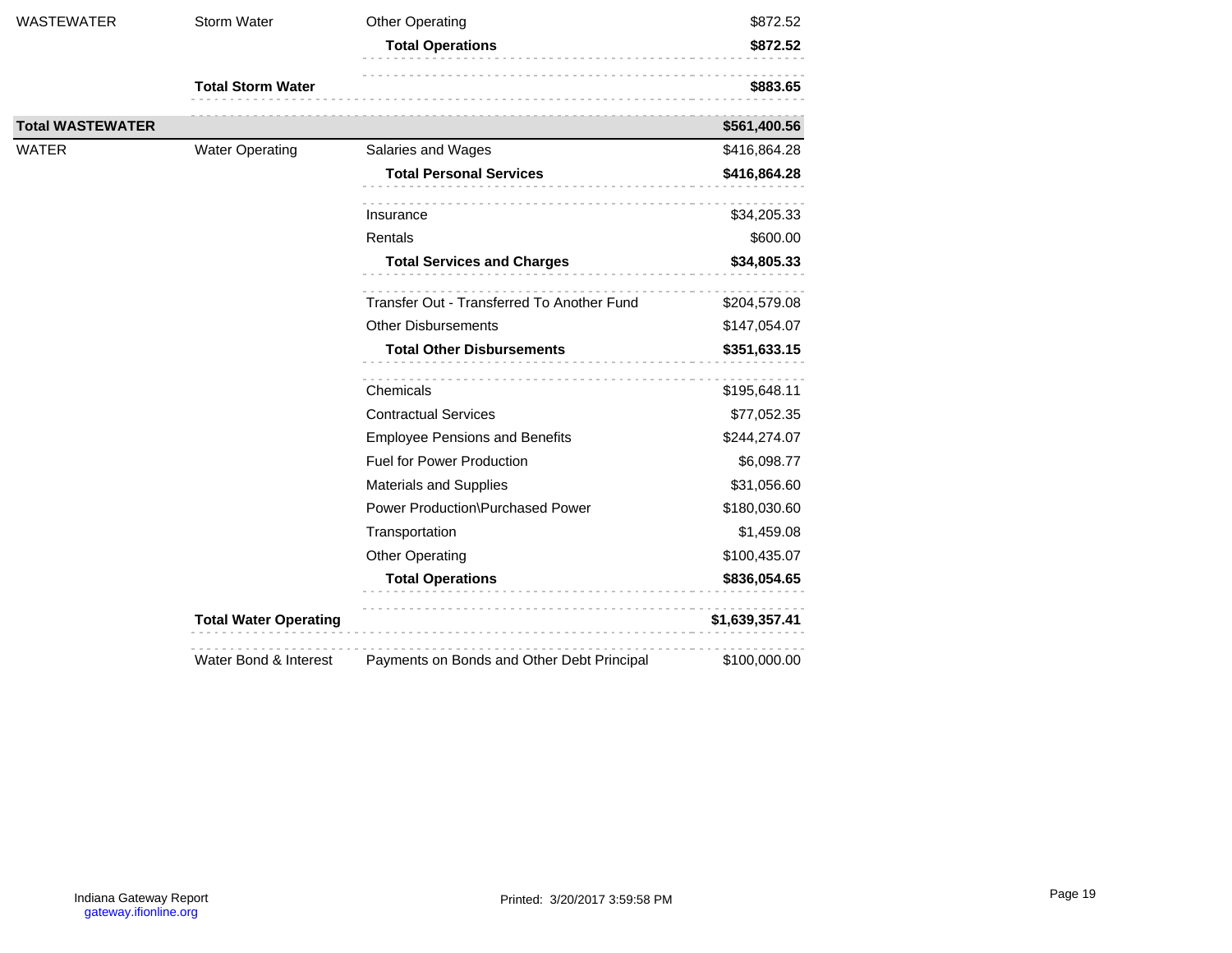| WATER              | Water Bond & Interest                  | Payments on Bonds and Other Debt Interest   | \$21,398.01    |
|--------------------|----------------------------------------|---------------------------------------------|----------------|
|                    |                                        | Total Debt service - principal and interest | \$121,398.01   |
|                    | <b>Total Water Bond &amp; Interest</b> |                                             | \$121,398.01   |
|                    | <b>Water Depreciation</b>              | Improvements Other Than Buildings           | \$6,000.00     |
|                    |                                        | Machinery, Equipment, and Vehicles          | \$13,757.73    |
|                    |                                        | <b>Other Capital Outlays</b>                | \$86,378.14    |
|                    |                                        | <b>Total Capital Outlays</b>                | \$106,135.87   |
|                    | <b>Total Water Depreciation</b>        |                                             | \$106,135.87   |
|                    | <b>Water Depository</b>                | <b>Other Disbursements</b>                  | \$3,480.00     |
|                    |                                        | <b>Total Other Disbursements</b>            | \$3,480.00     |
|                    | <b>Total Water Depository</b>          |                                             | \$3,480.00     |
| <b>Total WATER</b> |                                        |                                             | \$1,870,371.29 |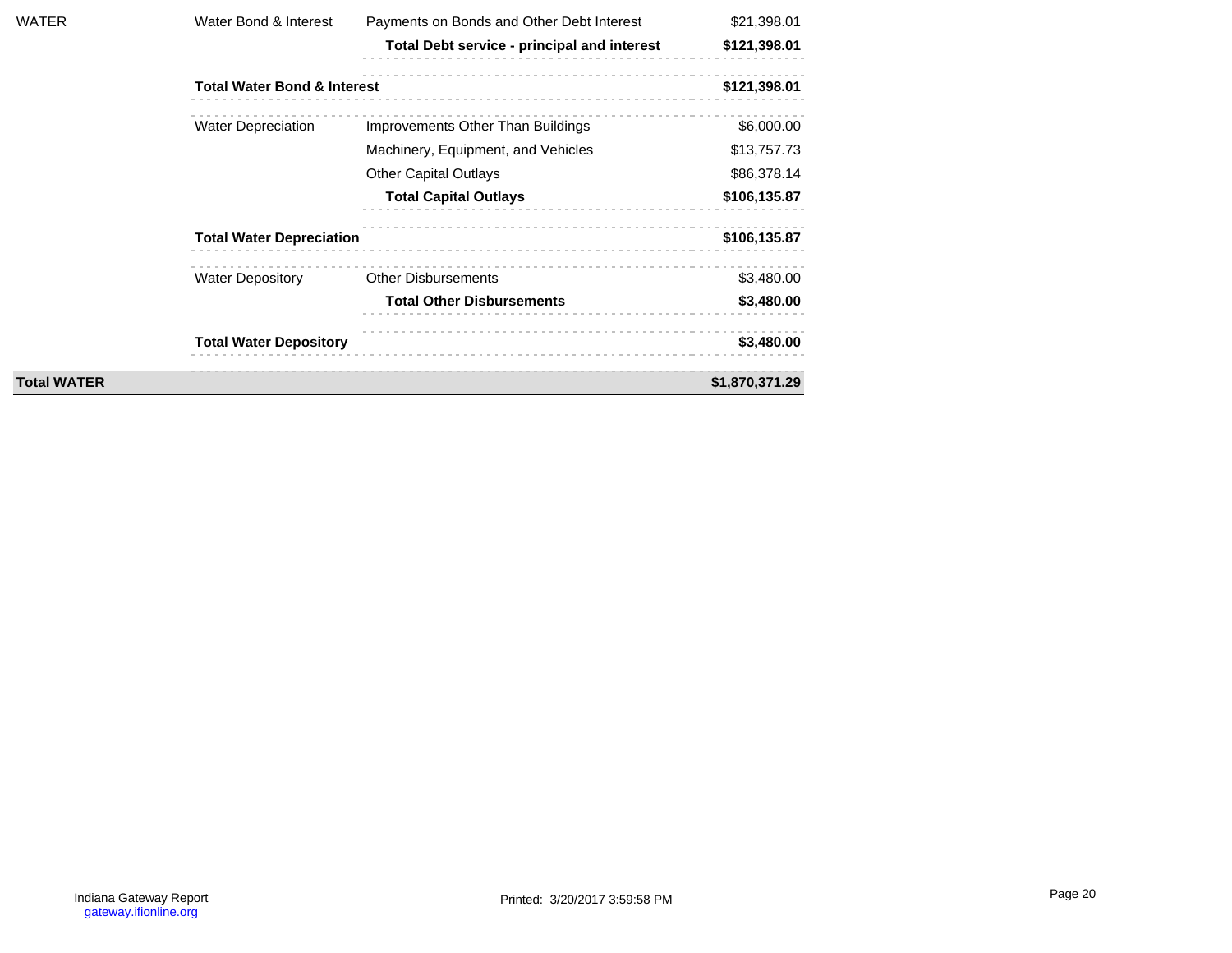#### **New Carlisle Civil Town, St. Joseph County, Indiana Disbursements by Fund with Departments - 2016**

| <b>General Fund</b><br><b>Governmental Activities</b> | No Department                        | <b>Other Disbursements</b>         | \$1,339.00  |
|-------------------------------------------------------|--------------------------------------|------------------------------------|-------------|
|                                                       | <b>Total Other Disbursements</b>     |                                    | \$1,339.00  |
|                                                       | <b>Total No Department</b>           |                                    | \$1,339.00  |
|                                                       | Clerk (Clerk/Treasurer)              | Salaries and Wages                 | \$24,944.78 |
|                                                       |                                      | <b>Other Personal Services</b>     | \$3,038.71  |
|                                                       |                                      | <b>Employee Benefits</b>           | \$11,429.32 |
|                                                       | <b>Total Personal Services</b>       |                                    | \$39,412.81 |
|                                                       |                                      | <b>Office Supplies</b>             | \$1,692.37  |
|                                                       |                                      | <b>Other Supplies</b>              | \$1,218.55  |
|                                                       | <b>Total Supplies</b>                |                                    | \$2,910.92  |
|                                                       |                                      | <b>Professional Services</b>       | \$9,268.83  |
|                                                       |                                      | Communication and Transportation   | \$5,538.82  |
|                                                       |                                      | <b>Printing and Advertising</b>    | \$311.36    |
|                                                       |                                      | <b>Utility Services</b>            | \$2,027.07  |
|                                                       |                                      | Repairs and Maintenance            | \$120.67    |
|                                                       | <b>Total Services and Charges</b>    |                                    | \$17,266.75 |
|                                                       |                                      | Machinery, Equipment, and Vehicles | \$472.71    |
|                                                       | <b>Total Capital Outlays</b>         |                                    | \$472.71    |
|                                                       | <b>Total Clerk (Clerk/Treasurer)</b> |                                    | \$60,063.19 |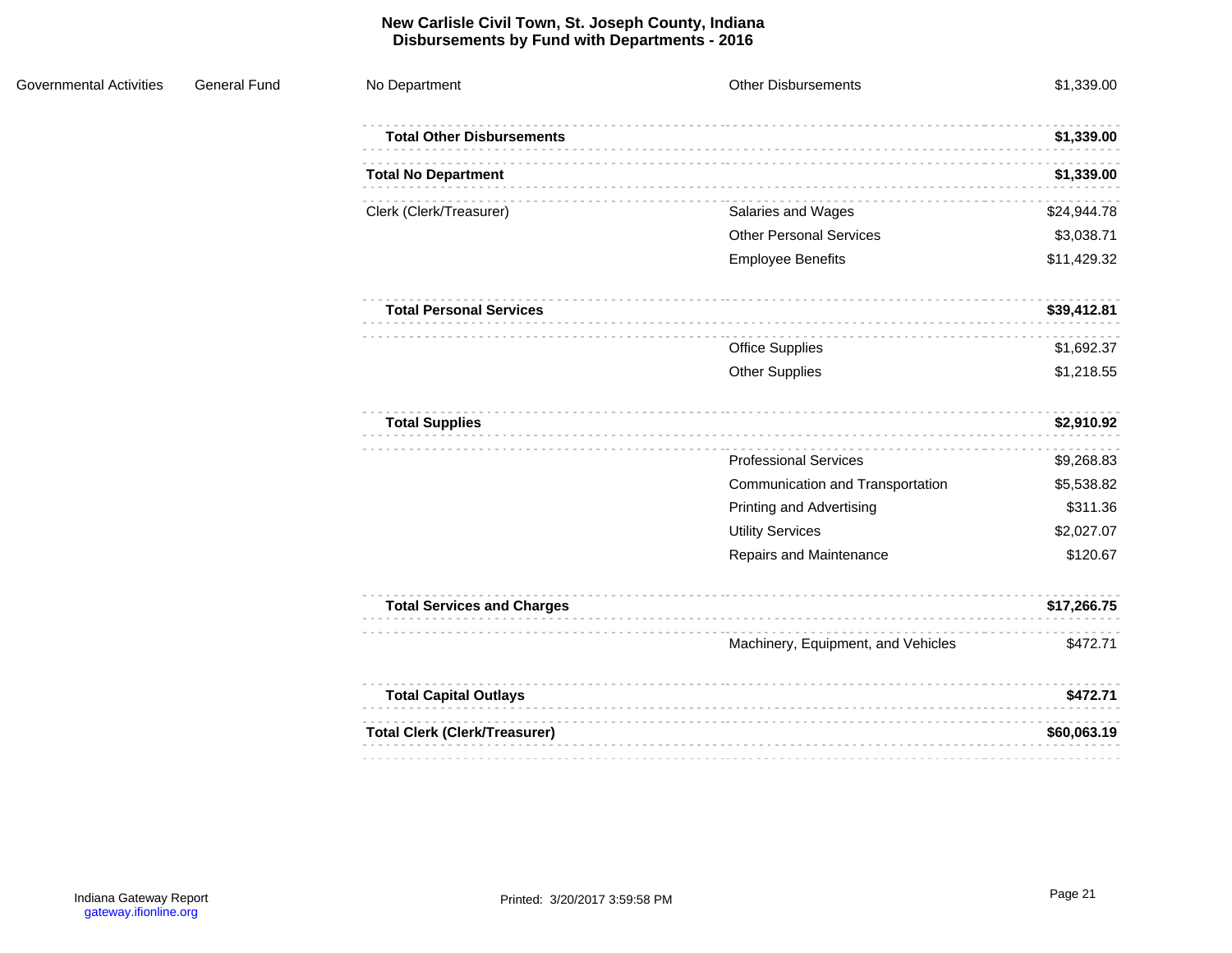| <b>Governmental Activities</b> | <b>General Fund</b> | City Council/Town Board (Common Council)              | Salaries and Wages               | \$19,021.30  |
|--------------------------------|---------------------|-------------------------------------------------------|----------------------------------|--------------|
|                                |                     |                                                       | <b>Other Personal Services</b>   | \$2,276.14   |
|                                |                     |                                                       | <b>Employee Benefits</b>         | \$1,043.43   |
|                                |                     | <b>Total Personal Services</b>                        |                                  | \$22,340.87  |
|                                |                     |                                                       | <b>Other Supplies</b>            | \$881.09     |
|                                |                     | <b>Total Supplies</b>                                 |                                  | \$881.09     |
|                                |                     |                                                       | <b>Professional Services</b>     | \$65,373.99  |
|                                |                     |                                                       | Communication and Transportation | \$1,106.91   |
|                                |                     |                                                       | <b>Printing and Advertising</b>  | \$2,369.51   |
|                                |                     |                                                       | Insurance                        | \$7,438.39   |
|                                |                     |                                                       | Repairs and Maintenance          | \$7,001.58   |
|                                |                     |                                                       | Other Services and Charges       | \$92,976.29  |
|                                |                     | <b>Total Services and Charges</b>                     |                                  | \$176,266.67 |
|                                |                     | <b>Total City Council/Town Board (Common Council)</b> |                                  | \$199,488.63 |
|                                |                     | Fire Department                                       | <b>Operating Supplies</b>        | \$6,131.33   |
|                                |                     |                                                       | Repair and Maintenance Supplies  | \$12,190.87  |
|                                |                     |                                                       | Other Supplies                   | \$27,178.79  |
|                                |                     | <b>Total Supplies</b>                                 |                                  | \$45,500.99  |
|                                |                     |                                                       | <b>Professional Services</b>     | \$12,619.32  |
|                                |                     |                                                       | Communication and Transportation | \$2,069.04   |
|                                |                     |                                                       | Insurance                        | \$15,092.00  |
|                                |                     |                                                       | <b>Utility Services</b>          | \$19,517.38  |
|                                |                     |                                                       | Repairs and Maintenance          | \$35,236.27  |
|                                |                     |                                                       | Rentals                          | \$20,232.00  |
|                                |                     |                                                       | Other Services and Charges       | \$76,059.80  |
|                                |                     | <b>Total Services and Charges</b>                     |                                  | \$180,825.81 |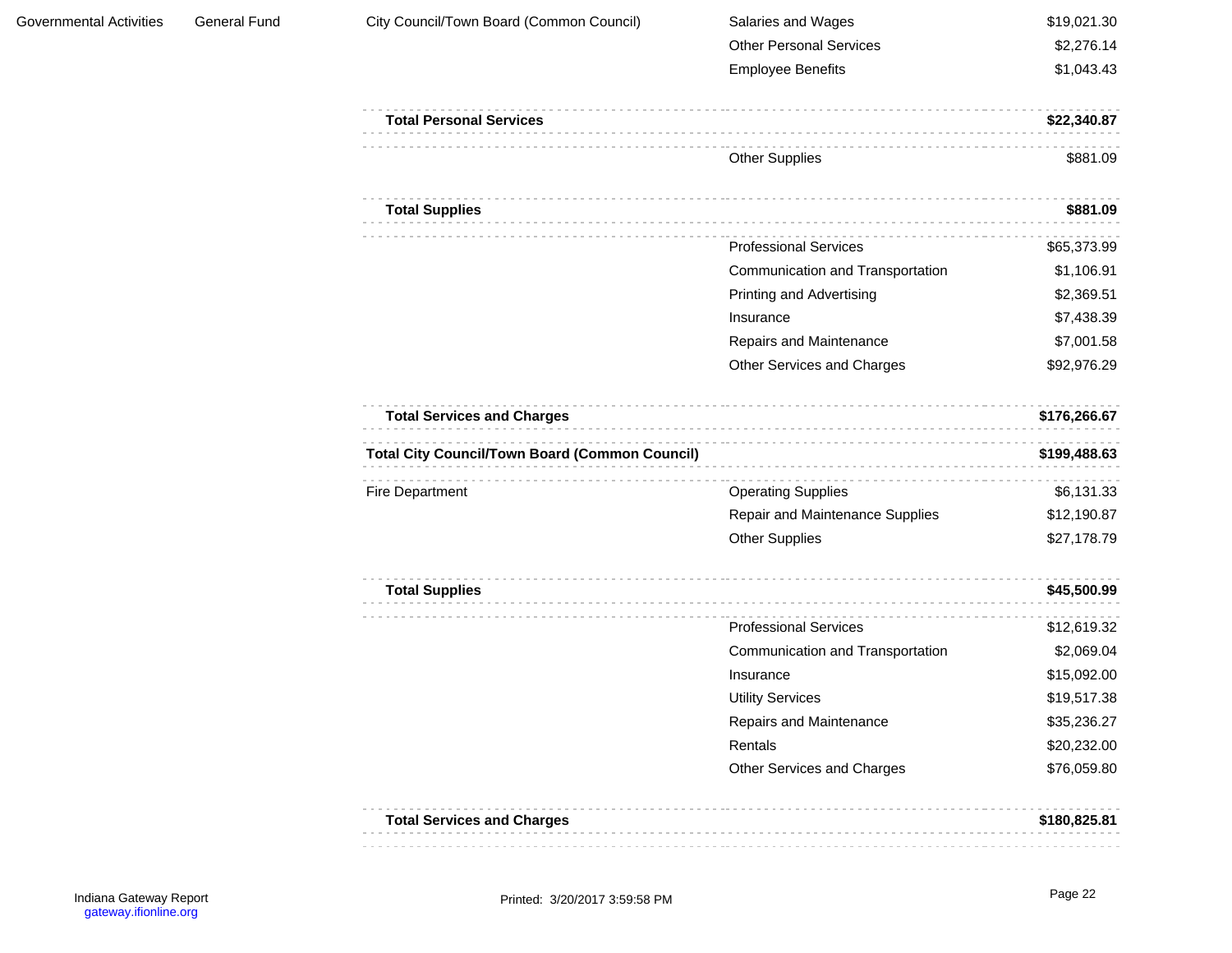| <b>Total Capital Outlays</b>      |                                  | \$19,270.12  |
|-----------------------------------|----------------------------------|--------------|
| <b>Total Fire Department</b>      |                                  | \$245,596.92 |
| Police Department (Town Marshall) | Salaries and Wages               | \$348,854.43 |
|                                   | <b>Other Personal Services</b>   | \$3,763.90   |
|                                   | <b>Employee Benefits</b>         | \$169,574.68 |
| <b>Total Personal Services</b>    |                                  | \$522,193.01 |
|                                   | <b>Office Supplies</b>           | \$1,757.05   |
|                                   | <b>Operating Supplies</b>        | \$19,071.98  |
|                                   | Repair and Maintenance Supplies  | \$763.94     |
|                                   | <b>Other Supplies</b>            | \$8,326.79   |
| <b>Total Supplies</b>             |                                  | \$29,919.76  |
|                                   | <b>Professional Services</b>     | \$4,286.21   |
|                                   | Communication and Transportation | \$8,719.56   |
|                                   | <b>Printing and Advertising</b>  | \$518.95     |
|                                   | Insurance                        | \$8,421.67   |
|                                   | <b>Utility Services</b>          | \$6,977.74   |
|                                   | Repairs and Maintenance          | \$15,532.15  |
|                                   | Other Services and Charges       | \$26,403.74  |
| <b>Total Services and Charges</b> |                                  | \$70.860.02  |

| <b>Total Services and Charges</b> | \$70,860.02 |
|-----------------------------------|-------------|
|                                   |             |
|                                   |             |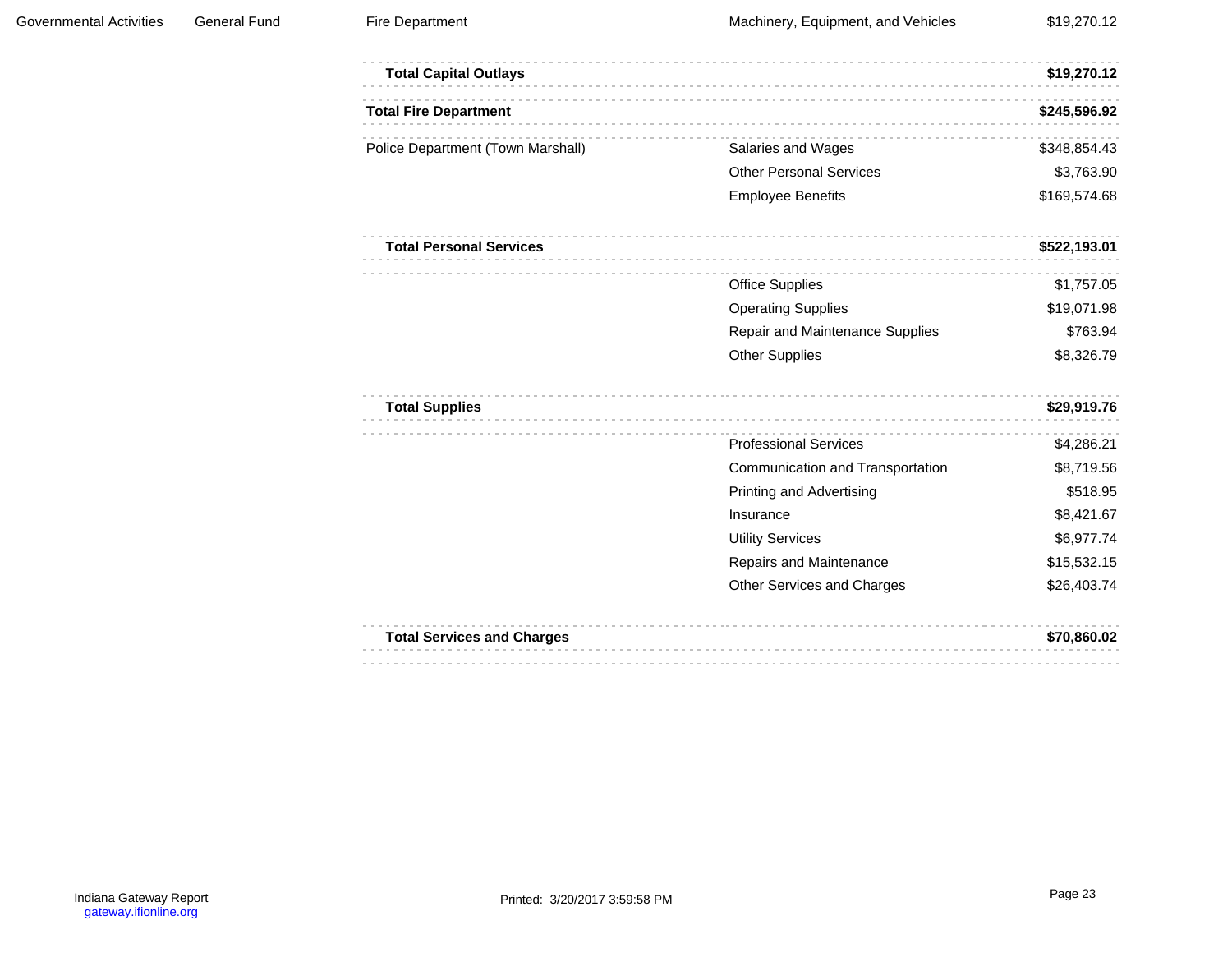| <b>Total Capital Outlays</b>                   |                                    | \$23,993.03  |
|------------------------------------------------|------------------------------------|--------------|
| <b>Total Police Department (Town Marshall)</b> |                                    | \$646,965.82 |
| Parks                                          | Salaries and Wages                 | \$17,922.46  |
|                                                | <b>Employee Benefits</b>           | \$6,663.63   |
| <b>Total Personal Services</b>                 |                                    | \$24,586.09  |
|                                                | <b>Operating Supplies</b>          | \$3,062.39   |
|                                                | Repair and Maintenance Supplies    | \$1,976.96   |
|                                                | <b>Other Supplies</b>              | \$2,618.84   |
| <b>Total Supplies</b>                          |                                    | \$7,658.19   |
|                                                | <b>Professional Services</b>       | \$2,125.00   |
|                                                | <b>Utility Services</b>            | \$2,512.20   |
|                                                | Repairs and Maintenance            | \$2,130.86   |
| <b>Total Services and Charges</b>              |                                    | \$6,768.06   |
|                                                | Machinery, Equipment, and Vehicles | \$2,688.00   |
|                                                | <b>Other Capital Outlays</b>       | \$49,695.77  |
| <b>Total Capital Outlays</b>                   |                                    | \$52,383.77  |
| <b>Total Parks</b>                             |                                    | \$91,396.11  |
| Ambulance                                      | Salaries and Wages                 | \$263,474.34 |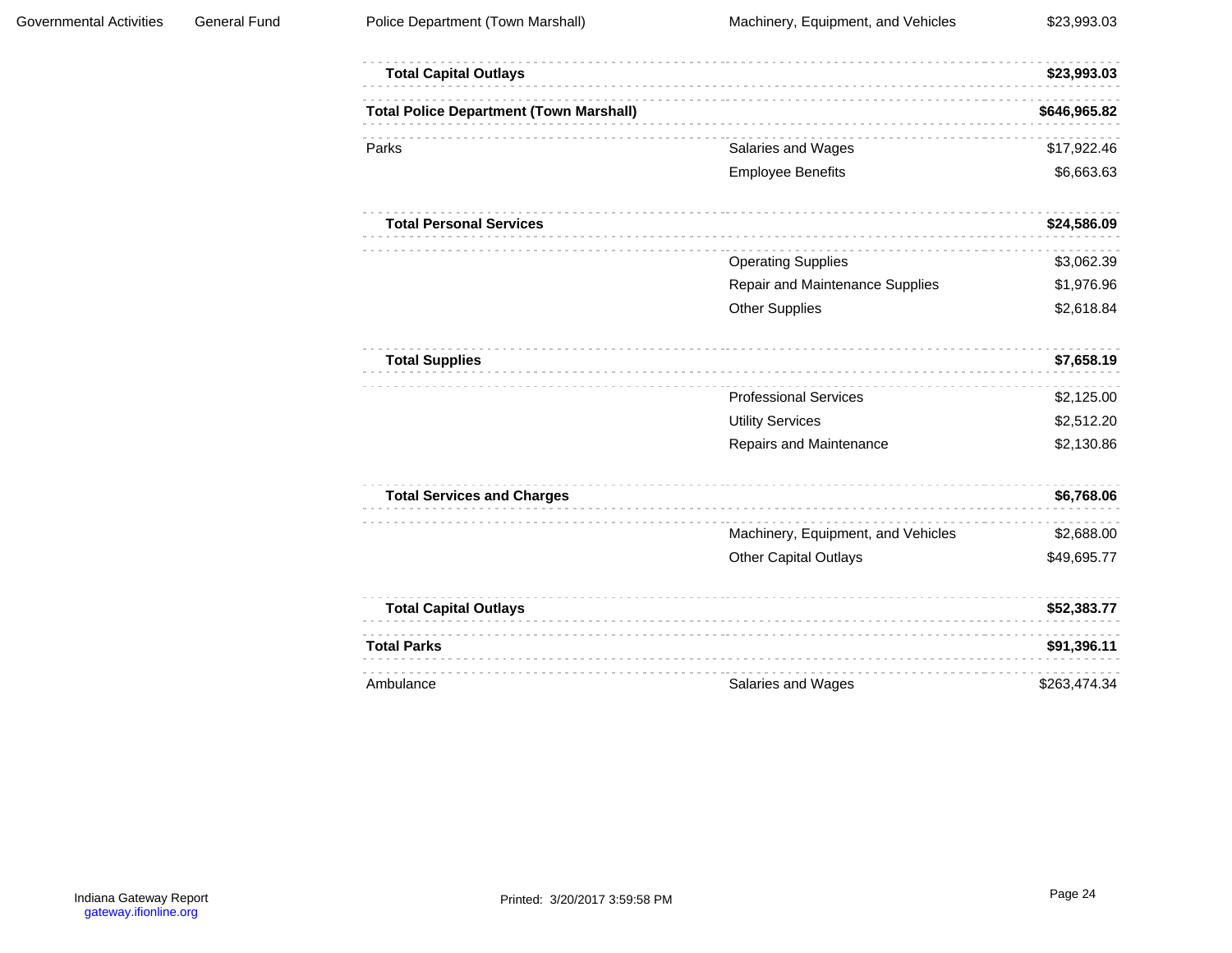| <b>Governmental Activities</b> | <b>General Fund</b>       | Ambulance                                                              | <b>Employee Benefits</b>           | \$149,464.58   |
|--------------------------------|---------------------------|------------------------------------------------------------------------|------------------------------------|----------------|
|                                |                           | <b>Total Personal Services</b>                                         |                                    | \$412,938.92   |
|                                |                           |                                                                        | <b>Office Supplies</b>             | \$1,840.87     |
|                                |                           |                                                                        | <b>Operating Supplies</b>          | \$37,378.86    |
|                                |                           |                                                                        | Repair and Maintenance Supplies    | \$622.98       |
|                                |                           |                                                                        | <b>Other Supplies</b>              | \$6,499.12     |
|                                |                           | <b>Total Supplies</b>                                                  |                                    | \$46,341.83    |
|                                |                           |                                                                        | <b>Professional Services</b>       | \$59,824.35    |
|                                |                           |                                                                        | Communication and Transportation   | \$4,463.94     |
|                                |                           |                                                                        | Insurance                          | \$259.15       |
|                                |                           |                                                                        | <b>Utility Services</b>            | \$6,984.17     |
|                                |                           |                                                                        | Repairs and Maintenance            | \$6,591.44     |
|                                |                           |                                                                        | Other Services and Charges         | \$4,022.48     |
|                                |                           | <b>Total Services and Charges</b>                                      |                                    | \$82,145.53    |
|                                |                           |                                                                        | Machinery, Equipment, and Vehicles | \$66,575.40    |
|                                | <b>Total General Fund</b> |                                                                        | <b>Other Capital Outlays</b>       | \$5,000.00     |
|                                |                           | <b>Total Capital Outlays</b>                                           |                                    | \$71,575.40    |
|                                |                           | <b>Total Ambulance</b>                                                 |                                    | \$613,001.68   |
|                                |                           |                                                                        |                                    | \$1,857,851.35 |
|                                |                           | Total Governmental Activities Disbursements for Funds with Departments |                                    | \$1,857,851.35 |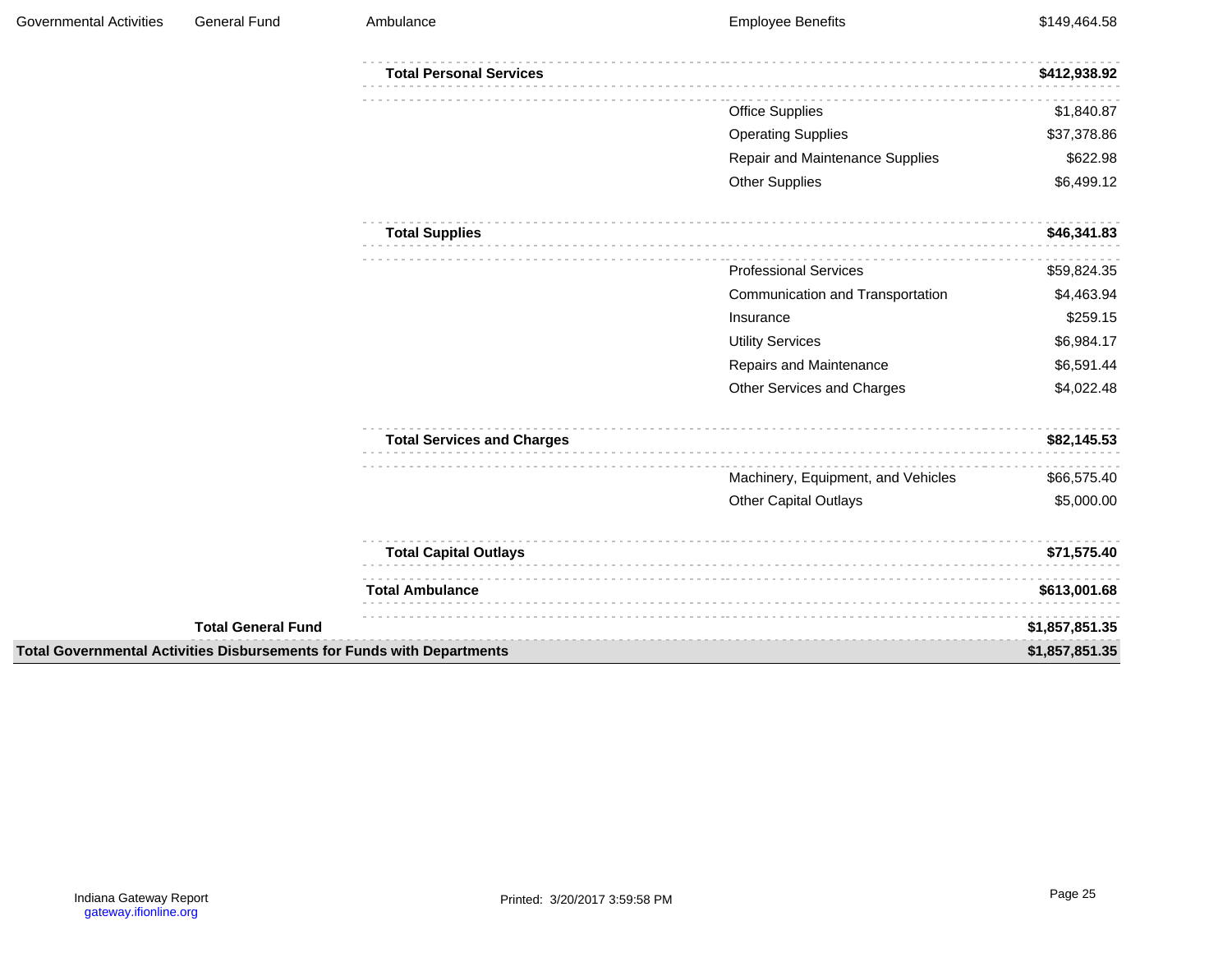### **New Carlisle Civil Town, St. Joseph County, Indiana Debt Statement - 2016**

|                                | <b>Debt Class</b>               | <b>Description or Purpose</b>                            | <b>Ending Principal Balance</b><br>as of<br>Dec. 31, 2016 | <b>Principal and Interest</b><br><b>Due in 2017</b> |
|--------------------------------|---------------------------------|----------------------------------------------------------|-----------------------------------------------------------|-----------------------------------------------------|
| <b>Governmental Activities</b> | <b>General Obligation Bonds</b> | General Obligation Bonds of 2013                         | \$660,000.00                                              | \$113,043.75                                        |
|                                |                                 | <b>SubTotal</b>                                          | \$660,000.00                                              | \$113,043.75                                        |
|                                | <b>Debt Class</b>               | <b>Description or Purpose</b>                            | <b>Ending Principal Balance</b><br>as of<br>Dec. 31, 2016 | <b>Principal and Interest</b><br><b>Due in 2017</b> |
| <b>ELECTRIC</b>                | Revenue Bonds                   | Electric Utility Revenue Bonds of 2007                   | \$385,000.00                                              | \$47,553.75                                         |
|                                |                                 | <b>SubTotal</b>                                          | \$385,000.00                                              | \$47,553.75                                         |
|                                | <b>Debt Class</b>               | <b>Description or Purpose</b>                            | <b>Ending Principal Balance</b><br>as of<br>Dec. 31, 2016 | <b>Principal and Interest</b><br><b>Due in 2017</b> |
| <b>WASTEWATER</b>              | <b>Revenue Bonds</b>            | Sewage Works Revenue Bonds of 2007                       | \$400,000.00                                              | \$18,800.00                                         |
|                                | Revenue Bonds                   | Sewage Works Revenue and Refunding Revenue Bonds of 2000 | \$260,000.00                                              | \$84,550.00                                         |
|                                |                                 | <b>SubTotal</b>                                          | \$660,000.00                                              | \$103,350.00                                        |
|                                | <b>Debt Class</b>               | <b>Description or Purpose</b>                            | <b>Ending Principal Balance</b><br>as of<br>Dec. 31, 2016 | <b>Principal and Interest</b><br><b>Due in 2017</b> |
| <b>WATER</b>                   | <b>Revenue Bonds</b>            | Waterworks Refunding Revenue Bonds of 2011               | \$445,000.00                                              | \$122,283.01                                        |
|                                |                                 | <b>SubTotal</b>                                          | \$445,000.00                                              | \$122,283.01                                        |
|                                |                                 | <b>GRAND TOTAL</b>                                       | \$2,150,000.00                                            | \$386,230.51                                        |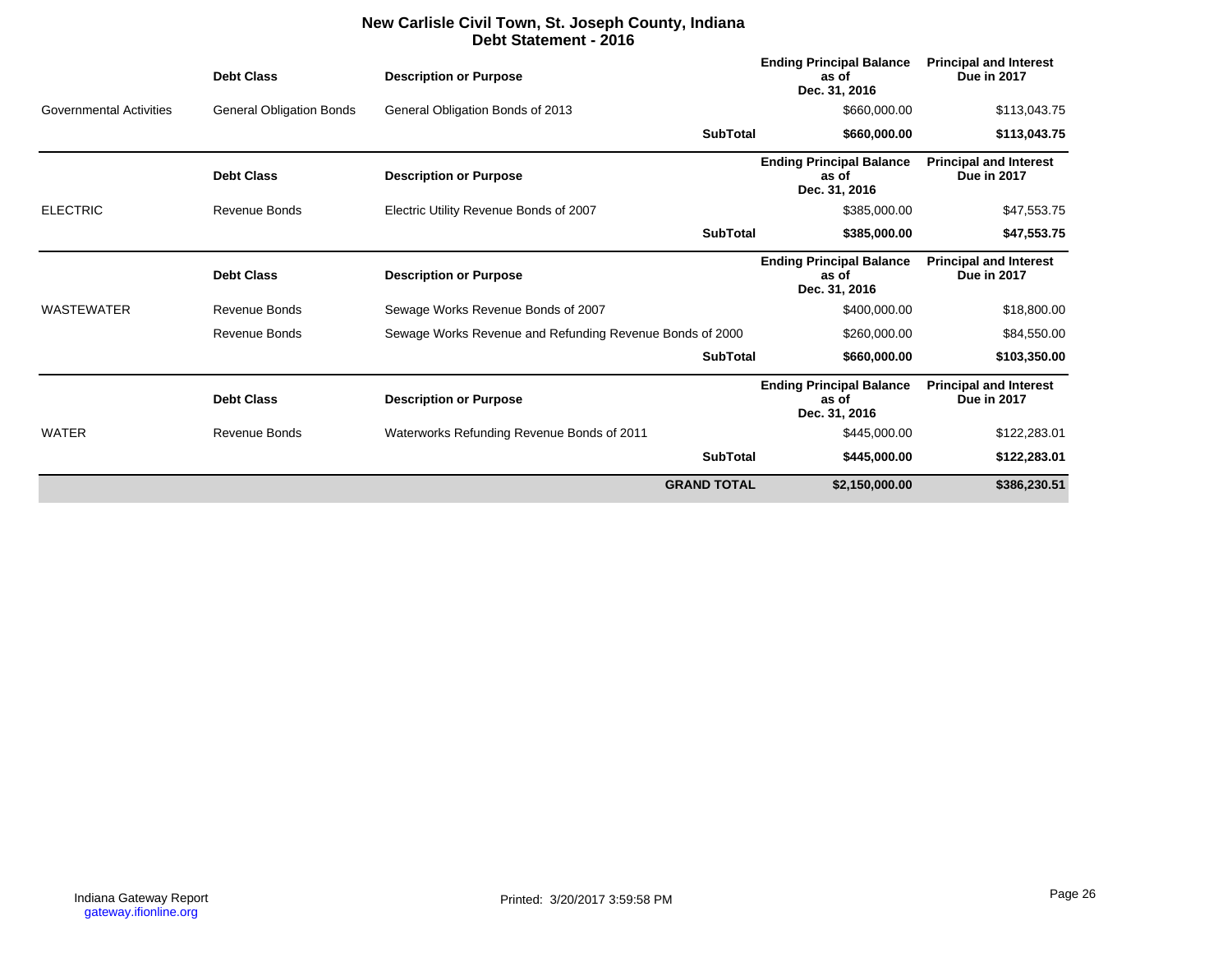#### **New Carlisle Civil Town, St. Joseph County, Indiana Leases 2016**

|                                   | Lessor                                               | <b>Description or Purpose</b> | <b>Annual Lease</b><br><b>Payment Duel</b><br>in 2017 | Lease<br><b>Begining</b><br><b>Date</b> | Lease<br><b>Ending</b><br><b>Date</b> |  |  |  |  |
|-----------------------------------|------------------------------------------------------|-------------------------------|-------------------------------------------------------|-----------------------------------------|---------------------------------------|--|--|--|--|
| Governmental Activities (General) | 1st Source Bank                                      | 2016 Ford Interceptor         | \$6,552.53                                            | 11/30/2015                              | 11/30/2019                            |  |  |  |  |
|                                   | 1st Source Bank                                      | 2016 Ford Interceptor         | \$6.552.53                                            | 11/30/2015                              | 11/30/2019                            |  |  |  |  |
|                                   | Republic First National Bank                         | 2015 Sever Duty Snow Plow     | \$32,036.96                                           | 1/15/2015                               | 1/15/2019                             |  |  |  |  |
|                                   | 1st Source Bank                                      | 2014 Ford Interceptor SUV     | \$5,835.80                                            | 8/30/2013                               | 8/30/2017                             |  |  |  |  |
|                                   | 1st Source Bank                                      | 2014 Ford Interceptor Sedan   | \$7,178.15                                            | 8/30/2013                               | 8/30/2017                             |  |  |  |  |
|                                   | Oshkosh Capital                                      | 2016 Pierce Squad Truck       | \$51,494.06                                           | 3/1/2016                                | 3/1/2020                              |  |  |  |  |
|                                   | Total Governmental Activities (General) \$109,650.03 |                               |                                                       |                                         |                                       |  |  |  |  |
|                                   |                                                      |                               |                                                       |                                         | <b>GRAND TOTAL \$109,650.03</b>       |  |  |  |  |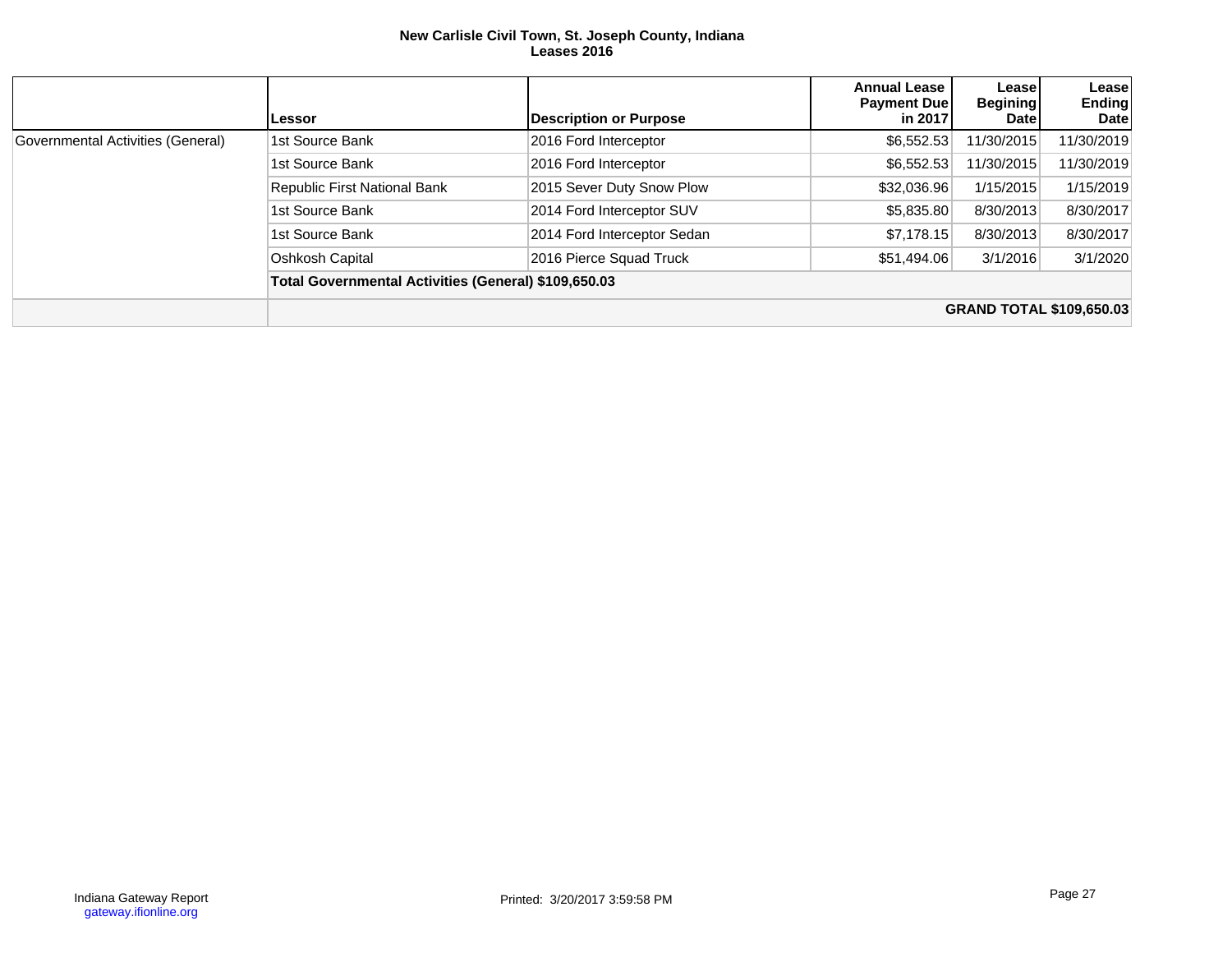## **New Carlisle Civil Town, St. Joseph County, Indiana Grants - 2016**

| <b>Local Project Name/</b><br><b>Description</b> | Federal<br>Program<br>Name                                                   | Title/Project   Federal Agency                                   | Pass<br><b>Through</b><br>Agency | <b>CFDA</b><br>Number | <b>Award Name</b> | Award<br>Number                     | Grant<br><b>Type</b>                | <b>Local Fund</b> | Receipts   | Disburse-<br>ments | Amount of<br>Federal<br>Awards<br><b>Provided to</b><br><b>Subrecipients</b><br>During the<br>Year | Amount of<br>Loans<br>Outstandin<br>g at Year<br>End | Amount of<br>Federal<br><b>Noncash</b><br>Assistance<br>for the Year | Amount of<br>Insurance in<br><b>Effect During</b><br>the Year |
|--------------------------------------------------|------------------------------------------------------------------------------|------------------------------------------------------------------|----------------------------------|-----------------------|-------------------|-------------------------------------|-------------------------------------|-------------------|------------|--------------------|----------------------------------------------------------------------------------------------------|------------------------------------------------------|----------------------------------------------------------------------|---------------------------------------------------------------|
| Downtown<br>Beautification                       | Indiana Main<br>Street<br>Downtown<br>I Enchanceme IIndiana Main<br>nt Grant | <b>Office of</b><br>Community &<br>Rural Affairs and I<br>Street |                                  |                       |                   | EDS#<br>A159-15-<br><b>DEG-1007</b> | Reimbursemen Main Street<br>t Grant | Deg<br>Revenue    | \$9,653.00 | \$9,653.00         | \$0.00                                                                                             | \$0.00                                               | \$0.00                                                               | \$0.00                                                        |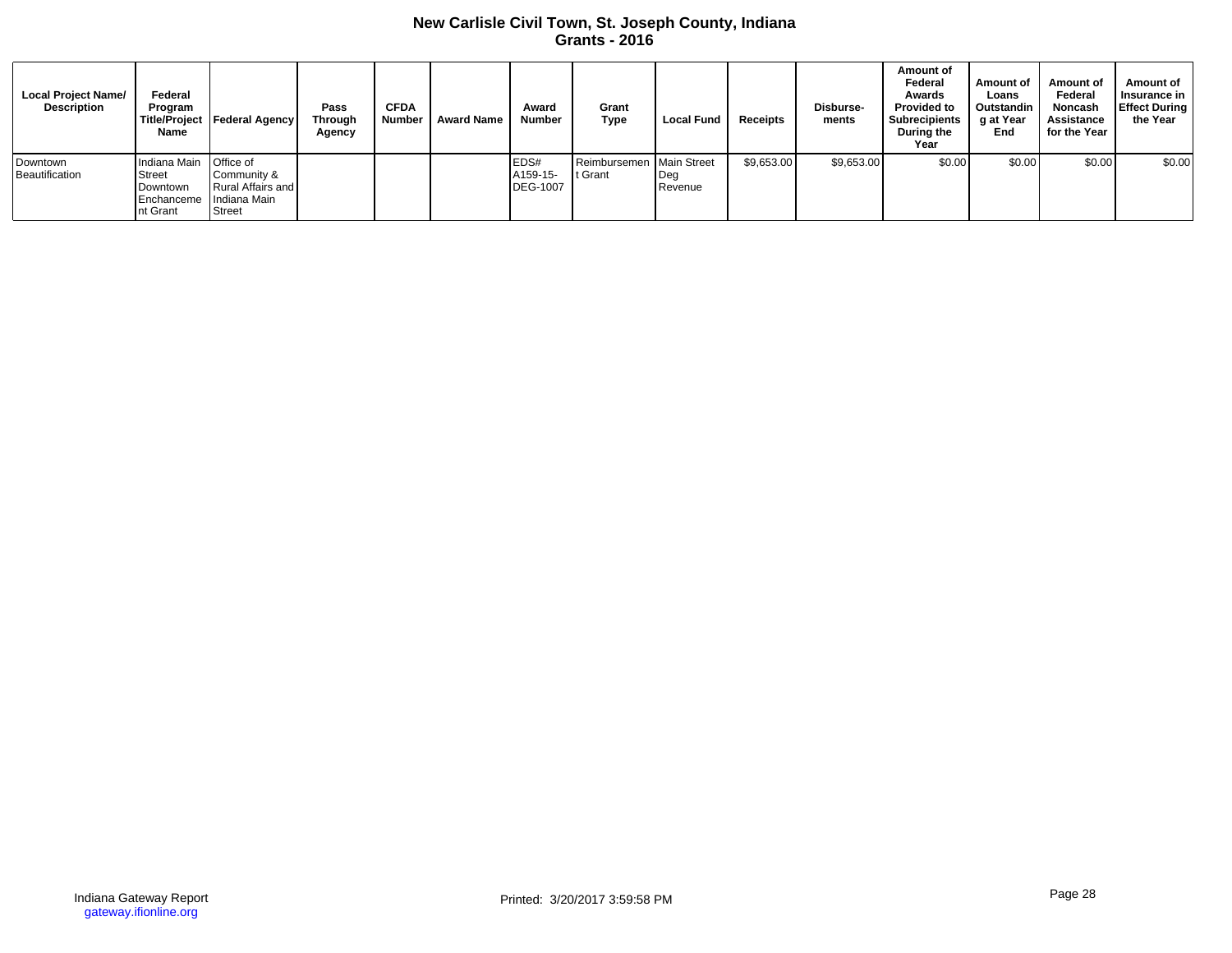#### **New Carlisle Civil Town, St. Joseph County, Indiana Capital Assets 2016**

| Government or Enterprise          | Land         | Infrastructure | <b>Building</b> | Improvements<br>Other Than<br><b>Buildings</b> | Machinery,<br>Equipment,<br>and Vehicles | <b>Construction</b><br>in Progress | <b>Books</b><br>and Other | Total            |
|-----------------------------------|--------------|----------------|-----------------|------------------------------------------------|------------------------------------------|------------------------------------|---------------------------|------------------|
| Governmental Activities (General) | \$84,491.57  | \$194,000.00   | \$783,953.27    | \$37,797.00                                    | \$569,220.71                             | \$790,000.00                       | \$0.00                    | \$2,459,462.55   |
| ELECTRIC (Electric Utility)       | \$11,442.84  | \$600,000.00   | \$21,336.18     | \$434,396.17                                   | \$17,240,187.40                          | \$0.00                             | \$0.00                    | \$18,307,362.59  |
| WASTEWATER (Wastewater Utility)   | \$25,598.00  | \$400,000.00   | \$11.094.00     | \$866,266.00                                   | \$399,952.00                             | \$0.00                             | \$0.00                    | \$1,702,910.00   |
| WATER (Water Utility)             | \$32,690.00  | \$945,000,00   | \$3,987,432.00  | \$5,344,850.00                                 | \$5,971,469.00                           | \$0.00                             | \$0.00                    | \$16,281,441.00  |
| <b>TOTAL</b>                      | \$154,222.41 | \$2,139,000.00 | \$4,803,815.45  | \$6,683,309.17                                 | \$24,180,829.11                          | \$790,000.00                       | \$0.00                    | \$38,751,176.14] |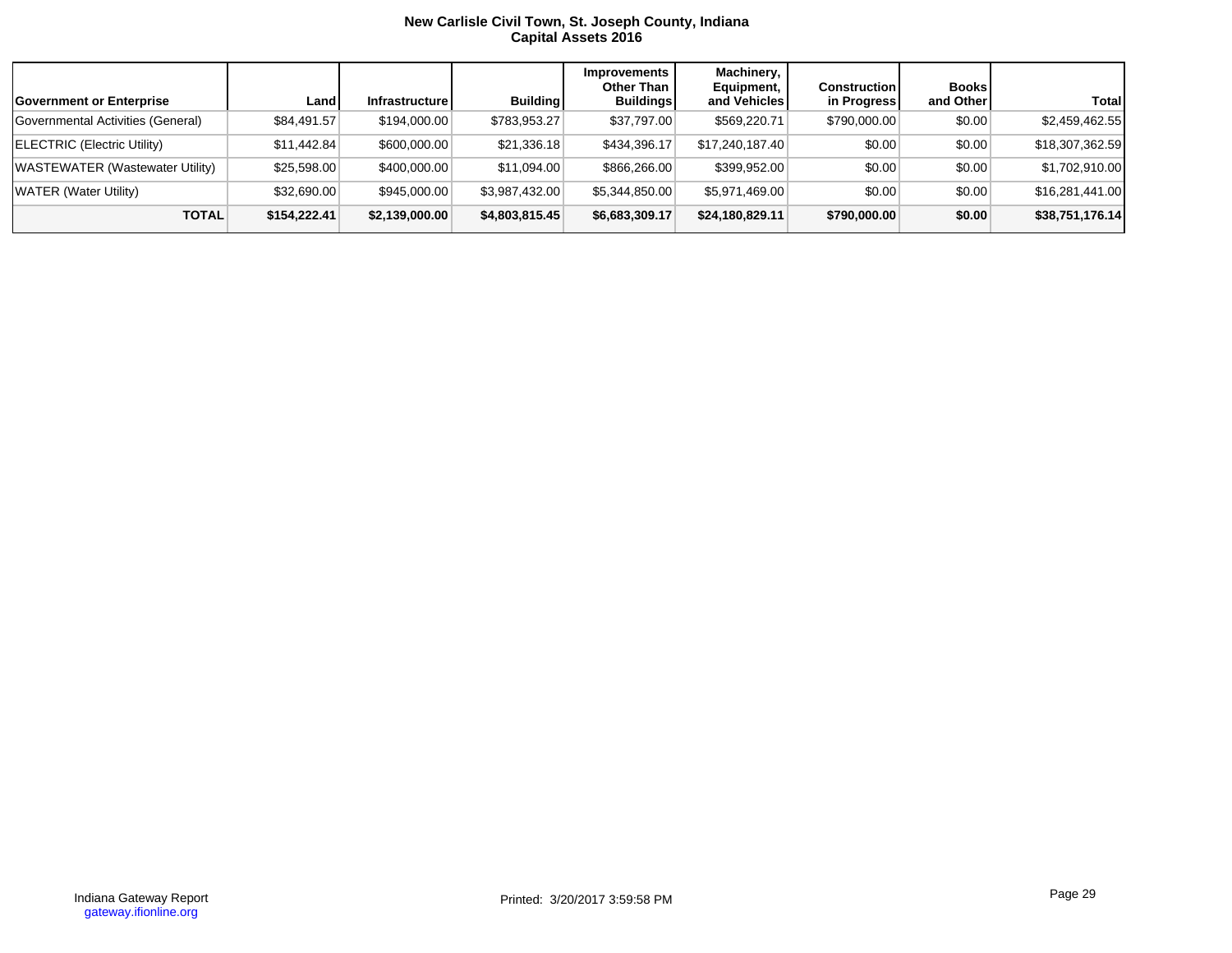| New Carlisle Civil Town, St. Joseph County, Indiana<br>Accounts Payable/Receivable Statement - 2016 |                            |                                      |  |  |  |  |  |  |
|-----------------------------------------------------------------------------------------------------|----------------------------|--------------------------------------|--|--|--|--|--|--|
| <b>Government or Enterprise</b>                                                                     | <b>Accounts</b><br>Payable | <b>Accounts</b><br><b>Receivable</b> |  |  |  |  |  |  |
| <b>ELECTRIC</b>                                                                                     | \$962.59                   | \$28,688.66                          |  |  |  |  |  |  |
| <b>WASTEWATER</b>                                                                                   | \$16,758.90                | \$15,055.94                          |  |  |  |  |  |  |
| <b>WATER</b>                                                                                        | \$13,883.35                | \$6,037.28                           |  |  |  |  |  |  |
| Governmental Activities                                                                             | \$21,422.20                | \$3,077.41                           |  |  |  |  |  |  |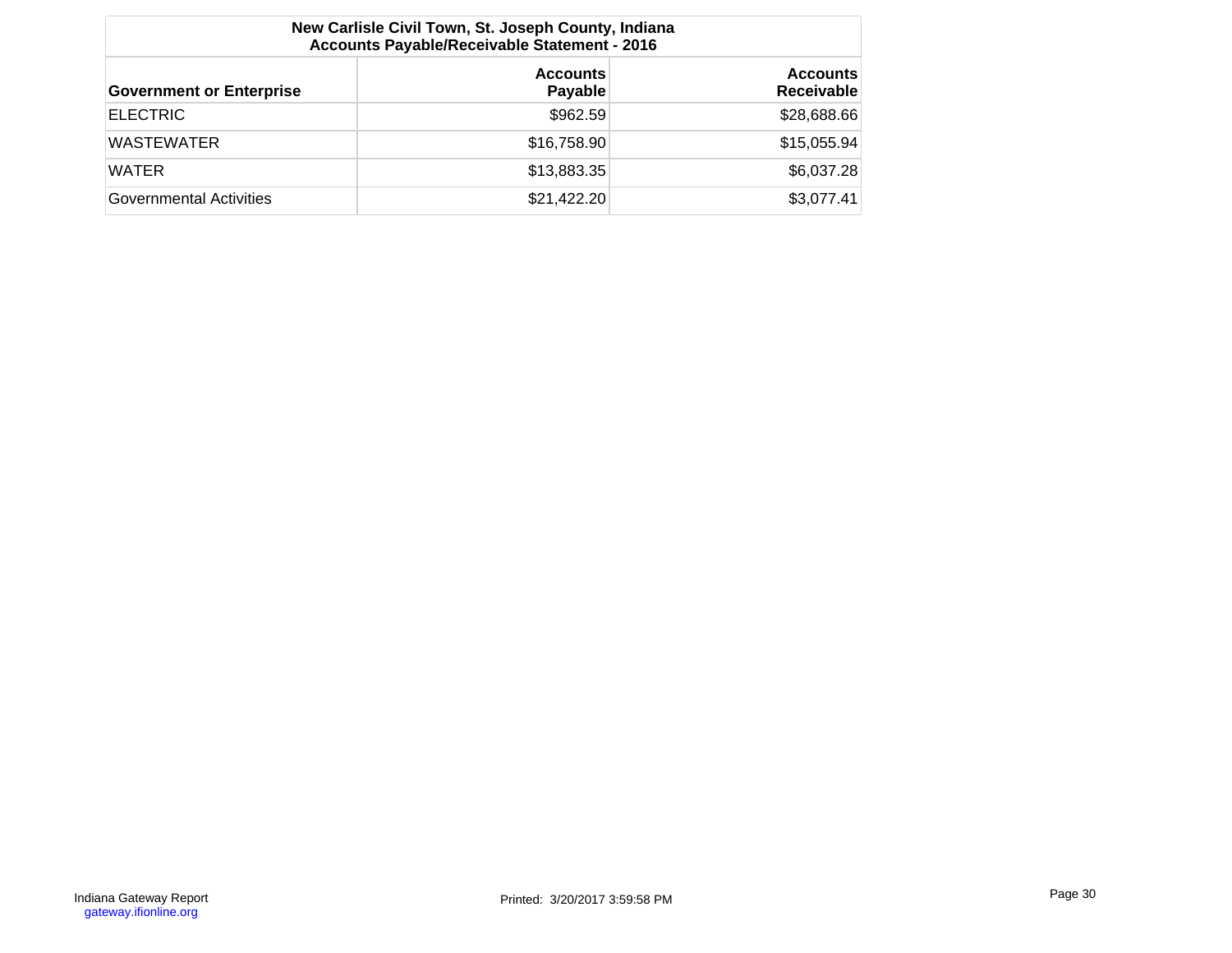#### **New Carlisle Civil Town, St. Joseph County, Indiana Financial Assistance to Non Governmental Entities - 2016**

| <b>Name</b> | Federal<br>ax ID | <b>Street Address</b> | <b>City/State</b> | County | Operating<br><b>Officer Name</b> | Phone | <b>Description</b> | <b>Amount Type</b> |
|-------------|------------------|-----------------------|-------------------|--------|----------------------------------|-------|--------------------|--------------------|
|             |                  |                       |                   |        |                                  |       |                    |                    |